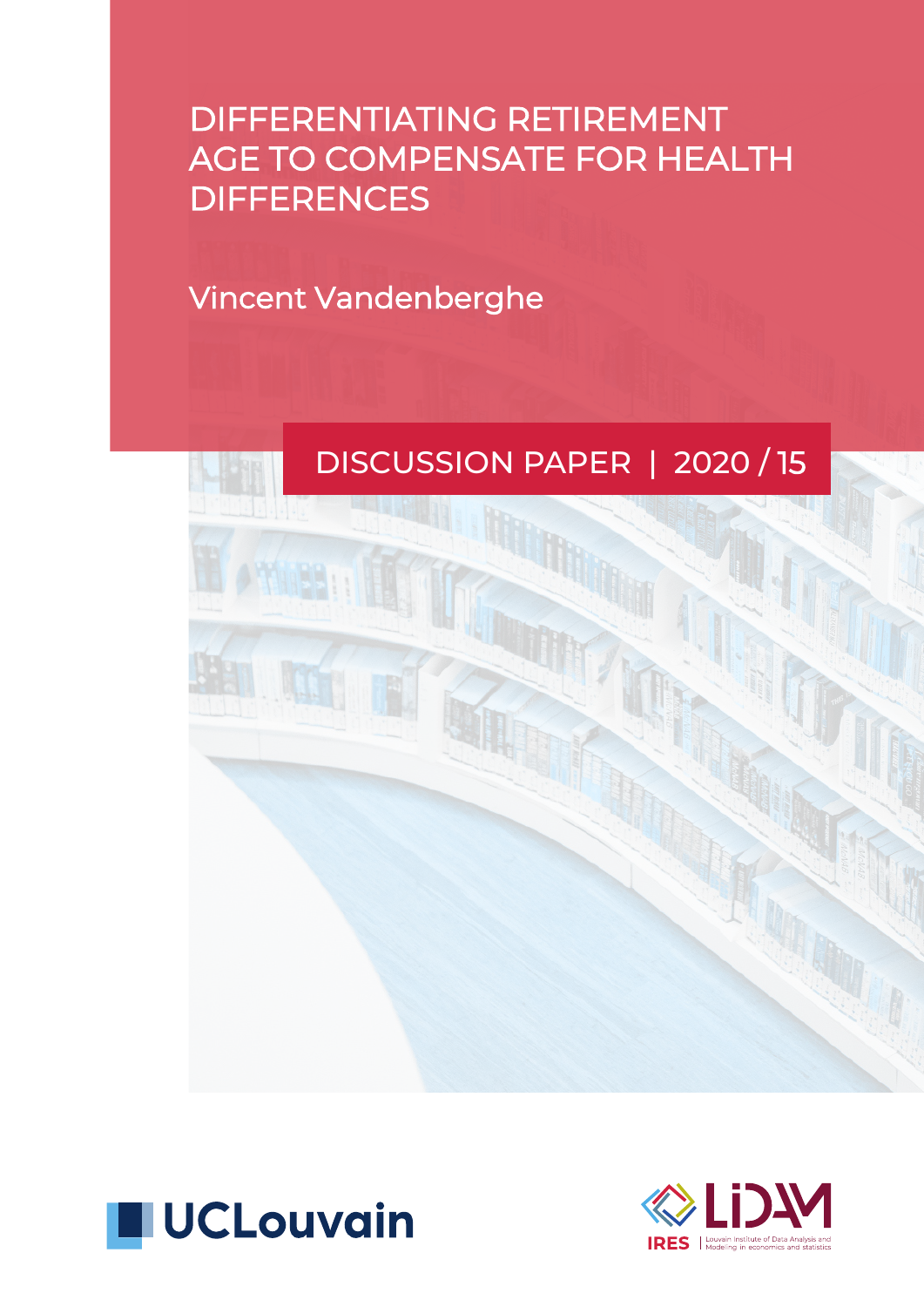## Differentiating Retirement Age to Compensate for Health Differences

Vincent Vandenberghe<sup>∗</sup>

April 14, 2020

#### Abstract

Population ageing calls for an overall rise of the age of retirement. However, most observers agree that the latter should be differentiated to account for individuals' heterogeneous health when they grow older. This paper explores the relevance of this idea using European SHARE panel data. It first quantifies the health gradient across European countries, and within each of them across sociodemographic groups (i.e. genderX education) at typical retirement age. It then estimates the degree of retirement age differentiation that would be needed to equalise expected health at the moment of retirement. Results point at the need of a very high degree of differentiation to equalise expected health, across and within countries. But the paper also shows that systematic retirement age differentiation would fail to match a significant portion of the full distribution of health status. In a world synonymous with systematic health-based retirement age differentiation, there would still be a lot of what health economists call F-mistakes (failure of treatment ie. no retirement for people in poor health) and Emistakes (excessive treatment ie. people in good health going for retirement).

Keywords: Ageing, Health, Retirement Policy

JEL Codes: J14, I1, J26

<sup>∗</sup>Economics School of Louvain (ESL), IRES-LIDAM, Universit´e catholique de Louvain (UCL), 3 place Montesquieu, B-1348 Belgium email: vincent.vandenberghe@uclouvain.be. This research was financially supported by the convention ARC No 18/23-088.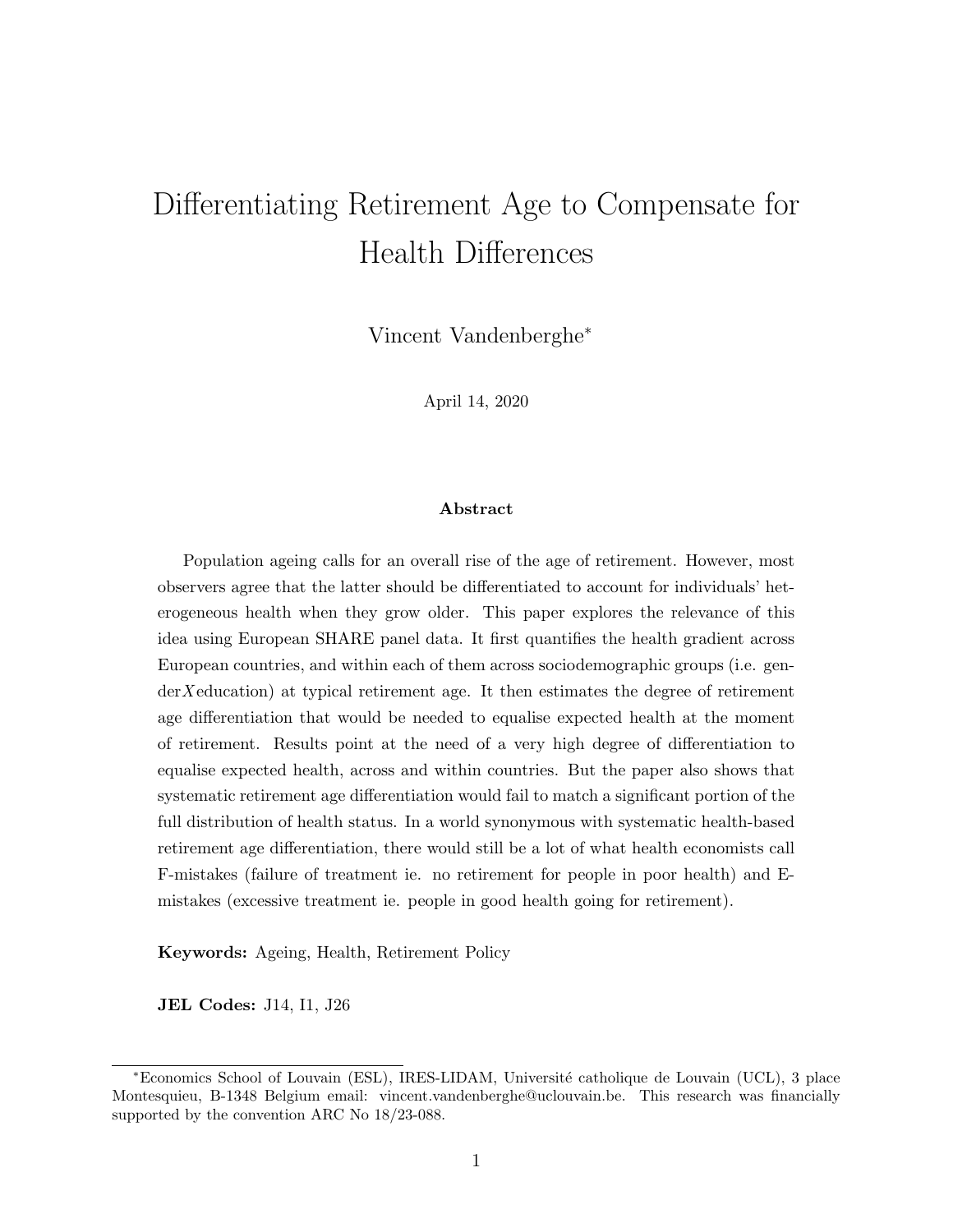## 1 Introduction

The increase in life expectancy is arguably the most remarkable by-product of economic growth and medical progress. Since the end of the 19th century, advanced economies have been gaining roughly 2.4 years of longevity every decade (Oeppen and Vaupel, [2002\)](#page-22-0). But this trend — in combination with lower fertility — translates into population ageing. And this has far-reaching economic and socio-political consequences. Ceteris paribus population ageing will cause declining labour forces and rising old-age dependency. This may hurt economic growth and the overall quality of life if governments need to divert public spending from, say, education or infrastructure investment to fund elderly-related obligations.

Different things could adjust to compensate for the contraction of the working age population and the rise of old-age dependency and have been explored theoretically and empirically (Acemoglu and Restrepo, [2018;](#page-21-0) Vandenberghe, [2020\)](#page-23-0). But the most obvious adjustment is to raise the effective age of retirement. Researchers at the OECD (Martins et al., [2005\)](#page-22-1) showed that indexing retirement age on (rising) life expectancy could stabilise old-age dependency ratios around their early 2000 levels, preventing dramatic tax increases to finance pay-as-you-go public pensions, or a general reduction of the level of pensions.

Raising the legal age or retirement has proved effective for increasing employment rates (Atalay and Barrett, [2015\)](#page-22-2), although from an historically low level (Costa, [1998\)](#page-22-3). However, one concern often raised is whether such policies are fair, as elderly workers may differ a lot in terms of their health status<sup>[1](#page-2-0)</sup> and remaining life expectancy.<sup>[2](#page-2-1)</sup> This paper intends to analyse that question by focusing on the health gradient across different countries and, within these countries, across different sociodemographic groups around the age at which retirement typically takes place. It is also to examine the relevance of an automatically differentiated retirement age policy<sup>[3](#page-2-2)</sup> that would aim at equalising expected health at the moment of retirement. If ageing is a key determinant of ill health, and if groups of individuals differ significantly in terms of their health, it could be that health-informed retirement age

<span id="page-2-0"></span><sup>&</sup>lt;sup>1</sup>A related but quite different question is how many individuals still have the capacity to work beyond a certain age. For a illustration of how SHARE data can be used to quantify that capacity at different ages and in different countries refer to Vandenberghe [\(2019\)](#page-23-1).

<span id="page-2-1"></span><sup>2</sup>There is strong evidence that ill-health at 50 is correlated with a shorter life span/early death. De Nardi, French, and Jones [\(2016\)](#page-22-4) show that lifespan is 3.3 years shorter for those with bad health than for those with good health, while Pijoan-Mas and Ríos-Rull  $(2014)$  show the equivalent numbers are 5.6 for men and 4.7 for women at age 50.

<span id="page-2-2"></span> ${}^{3}Bv$  "automatically" we mean that the right to retire at a certain age would be granted just on the condition of belonging to a certain category. There would be no need to undergo screening and be subjected to individualised checks, as it is the case to get disability benefits.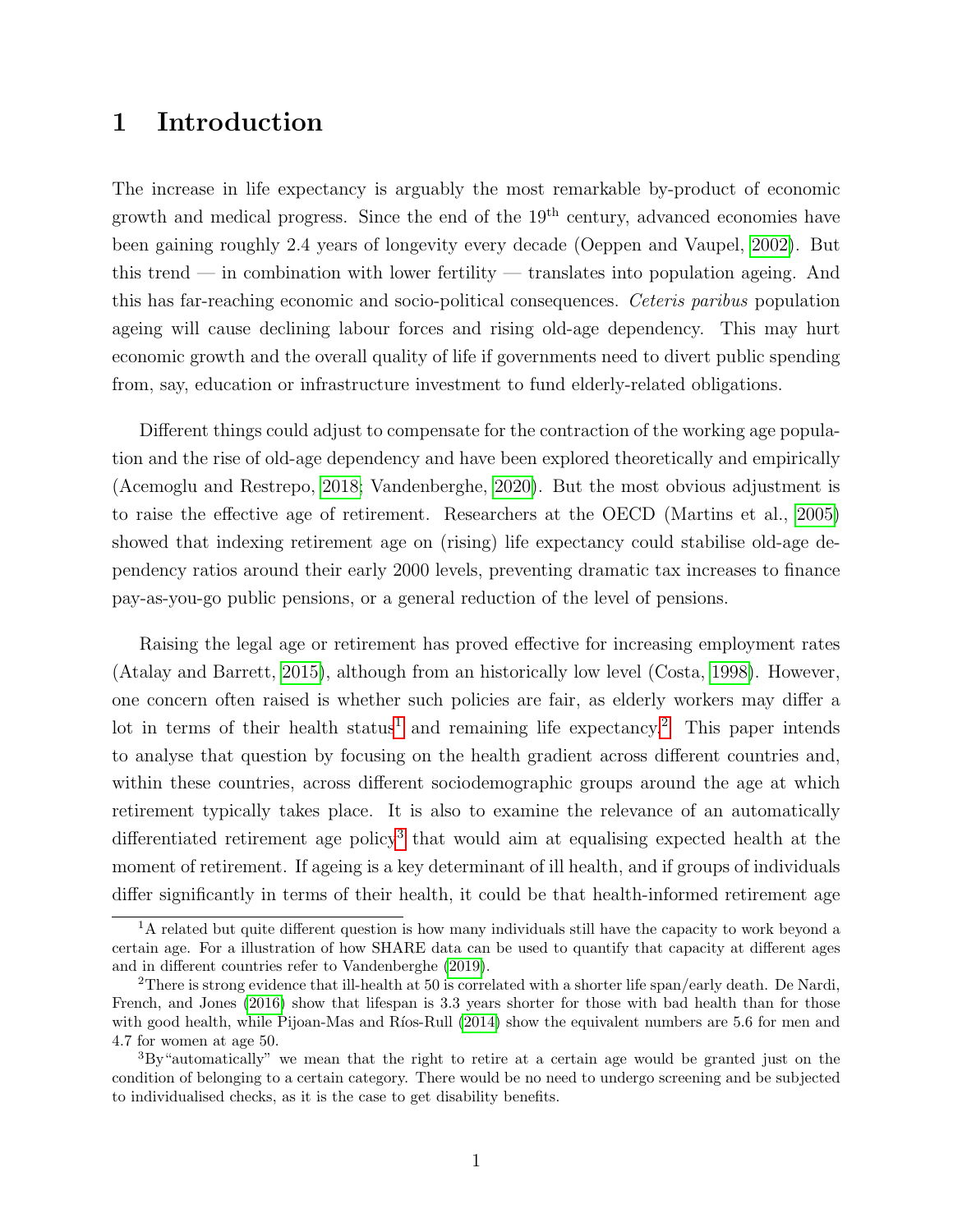differentiation represents a relatively straightforward way of making retirement policy more equitable. The question we ask more specifically is this paper is: what would it take in terms of lowering(raising) the retirement age to ensure that all sociodemographic groups retire in similar (ill)-health?

The key result of this paper is that the degree of retirement age differentiation required to equalise health is important, ranging from 50 in Poland (POL) to 76 in Switzerland (CHE). It is also very important across socio-econonomic groups within countries. On average, across the EU, women should be allowed to retire 3 years earlier than men. And very often tertiaryeducated individuals should retire more than 10 years latter than those with less than an upper-secondary education attainment.

The rest of this paper is organised as follows. Section 2 reviews the existing literature on retirement age differentiation and exposes our contribution to that literature. In Section 3, we present the SHARE data on (ill-)health used in this empirical paper. Section 4 exposes how we compute the differentiated retirement ages. Section 5 presents the main results of the paper, while Section 6 concludes.

### 2 Literature

This paper contributes to the literature on ageing and retirement, and more precisely on the importance of health (and indirectly longevity) heterogeneity across countries, across sociodemographic groups within each country, and also between individuals within these groups. It explores empirically whether (and to which extent) policymakers should/can take that heterogeneity into account when designing pension systems; in particular when deciding on legal retirement ages. This paper relates to the literature on health and retirement/labour supply, but with the important nuance that the focus is more on how age of eligibility should vary to account for the existence of a health gradient than on how the latter influences individuals' timing of retirement (for a review of the latter question see French and Jones, [2017\)](#page-22-5). That shift of focus partially reflects the European context underpinning this paper, where retirement is still largely driven by State-edicted rules, and decided paternalistically by the authorities. Along those lines, this paper relates to the literature of demanding occupations and (early)retirement provision (Pestieau and Racionero, [2016;](#page-22-6) Vermeer, Mastrogiacomo, and Van Soest, [2016\)](#page-23-3). Also, it presents empirical evidence about the difficulty of properly targeting (or "tagging" using the term coined by Akerlof, [1978\)](#page-22-7) individuals suffering for ill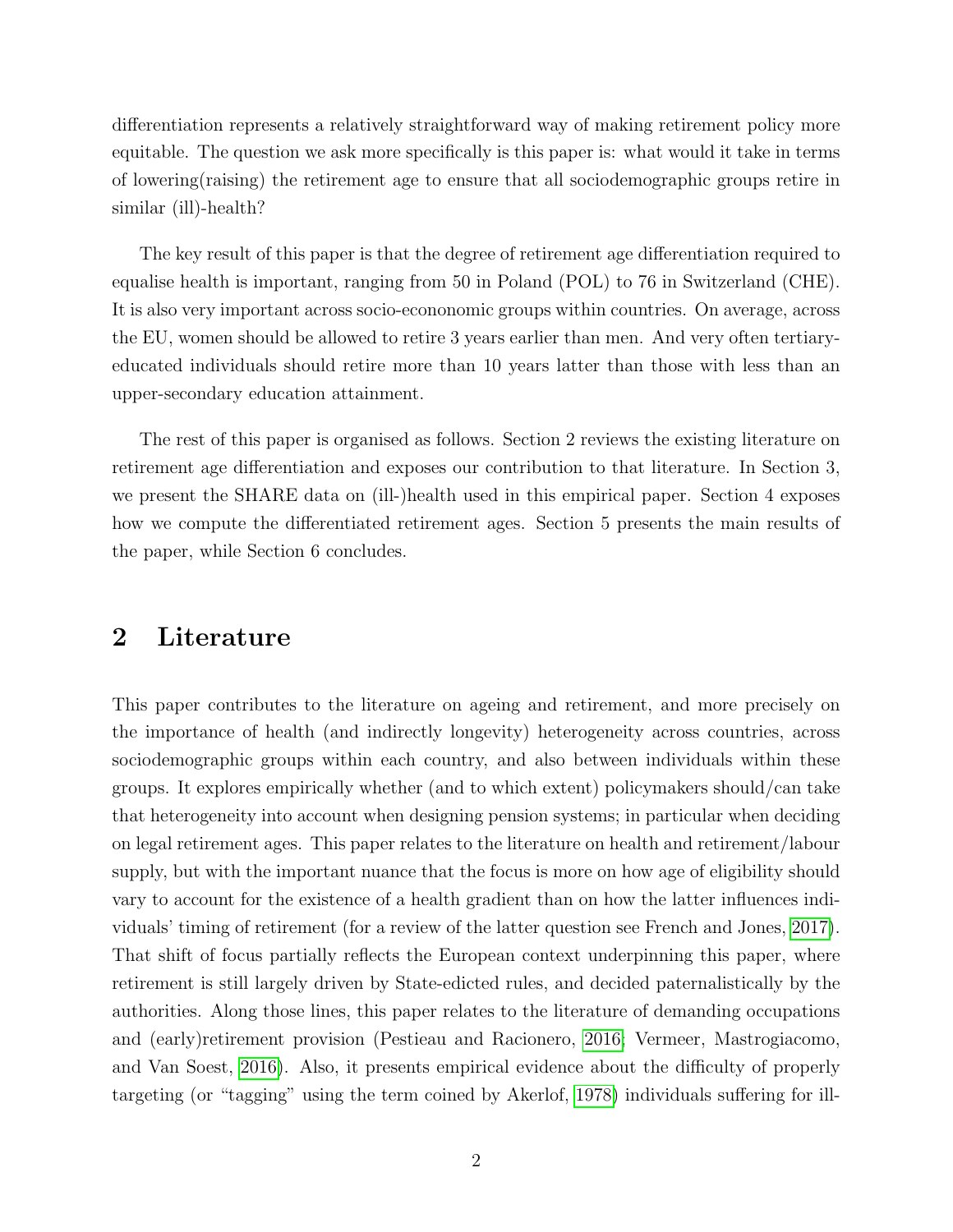health. The tagging problem was discussed theoretically in the context of pension/disability benefit design (Cremer, Lozachmeur, and Pestieau, [2007\)](#page-22-8) where individuals self-report they health status under imperfect information, creating adverse selection. The problem documented in the final section of this paper is not so much about imperfect information causing adverse selection. It has more to do with the relevance of using group average differences when what truly matters is addressing each individual's specific situation. A focus on group differences, with significant dispersion within each group, leads to what Cornia and Stewart [\(1993\)](#page-22-9) calls F-mistakes (failure of treatment) and E-mistakes (excessive treatment).

#### 3 Data

This paper uses waves 1-7 (2004-2017) of the SHARE survey; a total of 220,233 individualsX waves (Table [1\)](#page-5-0). All individuals in SHARE are 50 or older when interviewed for the first time. Data limitations of different sorts (missing values or variables, absence of repeated observations as the country participated only in one wave) explain that we retain in the analysis on 18 out of the 27 participating countries (AUT, BEL, CHE, CZE, DEU, DNK, ESP, EST, FRA, GRC, ITA, LUX, NLS, POL, PRT, SVN, SWE).

SHARE contains a rich set of items describing people's physical health status that we use extensively here. SHARE also contains information about people's mental and cognitive health, but we do not utilise it in this paper. Most health items are self-reported, and many are subjective in the sense that they correspond to how people perceive and self-assess their overall health status (Table [2\)](#page-6-0). But SHARE questionnaires also explicitly refer to many specific health conditions — diagnosed by health professionals (heart attack, hypertension, cholesterol, stroke, diabetes, lung disease, cancer, ... (Table [3\)](#page-7-0). SHARE interviewers also realise measurements like the maximum grip strength of respondents (last column of Table [3\)](#page-7-0).

In what follows, we will make extensive use of physical ill-health indices. These are computed as first principal components of items listed in Table [2](#page-6-0) and Table [3.](#page-7-0) The relationship of these health indices with age, in each of the 18 countries, is on display on Figure [1\)](#page-8-0). Quite logically we see that ill-health goes up with age. However, there are important differences across countries. For instance at the age of 67, the ill-health index in Switzerland (CHE) at -.482 is much lower than in Estonia (EST) where is reaches .36 (Figure [1](#page-8-0) long dash lines). There are also differences as to the intensity of the ill-health/age gradient. In other words, both the level and the slope of the solid curve vary internationally.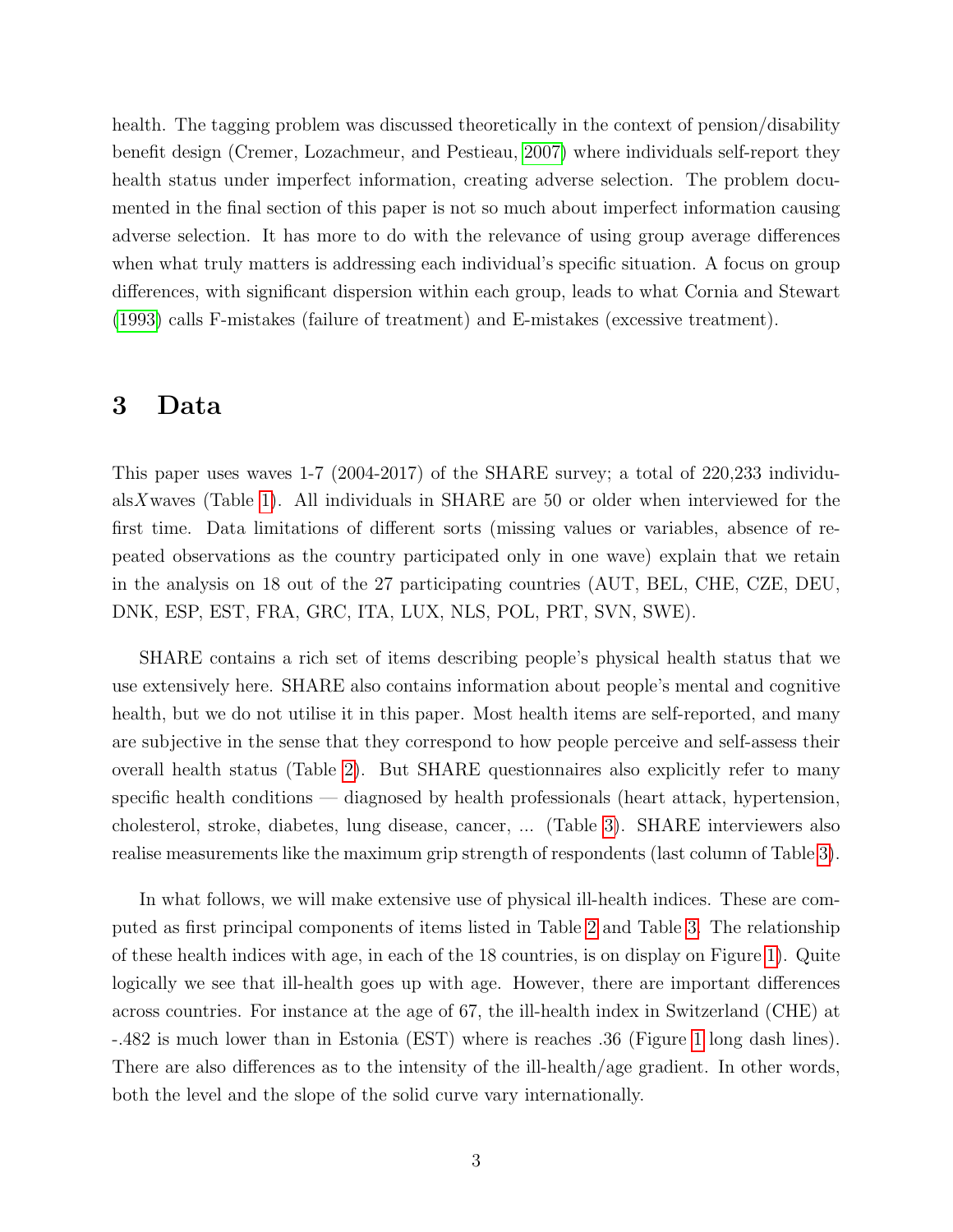Table 1: Number of respondents by wave

|                 | AUT                     | BEL    | CHE    | CZE    | DEU    | DNK    | ESP    | EST      | FRA    | $_{\rm GRC}$   | ITA       | ЛIХ      | NLS      | POL      | <b>SVN</b> | <b>SWE</b> | Total   |
|-----------------|-------------------------|--------|--------|--------|--------|--------|--------|----------|--------|----------------|-----------|----------|----------|----------|------------|------------|---------|
|                 | 607                     | 1.653  | 409    |        | l.239  | 704    | 946    |          | 1.179  | l.097          | $1.055\,$ | $\theta$ | .261     |          |            | .266       | 11.416  |
| $\overline{2}$  | 916                     | 2,647  | l.243  | 2,303  | 2,173  | 2,189  | 1.794  | $\theta$ | 2,215  | 2,650          | 2,331     | 0        | 2,285    | 2,046    | $\theta$   | 2,268      | 27,060  |
| 4               | 4.006                   | 4,304  | 3,172  | 4.491  | 1.318  | l.906  | 2,792  | 5,357    | 4,390  | $\theta$       | 2,754     | 0        | 2,342    | ,410     | 2,178      | 1,574      | 41,994  |
| $5\overline{)}$ | 3.315                   | 4,528  | 2,518  | 4,536  | 4,825  | 3,520  | 4,792  | 4,206    | 3.526  | $\overline{0}$ | 3.583     | 1,330    | 3.499    | $\theta$ | 2,339      | 3.786      | 50,303  |
| 6               | 2,523                   | 4,639  | 2,292  | 3.914  | 3.704  | 3.177  | 3.864  | 4.098    | 3.043  | 3,824          | 4,072     | .,296    | $\theta$ | .457     | 3.348      | 3.078      | 48,329  |
|                 | 2,338                   | 3.759  | l.835  | 3.163  | 2,996  | 2,711  | 3.134  | 3.350    | 2,482  | 2,259          | 3.238     | 924      | $\theta$ | 3.808    | 2,731      | 2,403      | 41,131  |
| Total           | 13,705                  | 21.530 | 11,469 | 18,407 | 16,255 | 14,207 | 17,322 | 17,011   | 16,835 | 9,830          | 17,033    | 3,550    | 9.387    | 8,721    | 10.596     | 14,375     | 220,233 |
| N               | 220.233                 |        |        |        |        |        |        |          |        |                |           |          |          |          |            |            |         |
|                 | Source: SHARE 2004-2017 |        |        |        |        |        |        |          |        |                |           |          |          |          |            |            |         |

<span id="page-5-0"></span>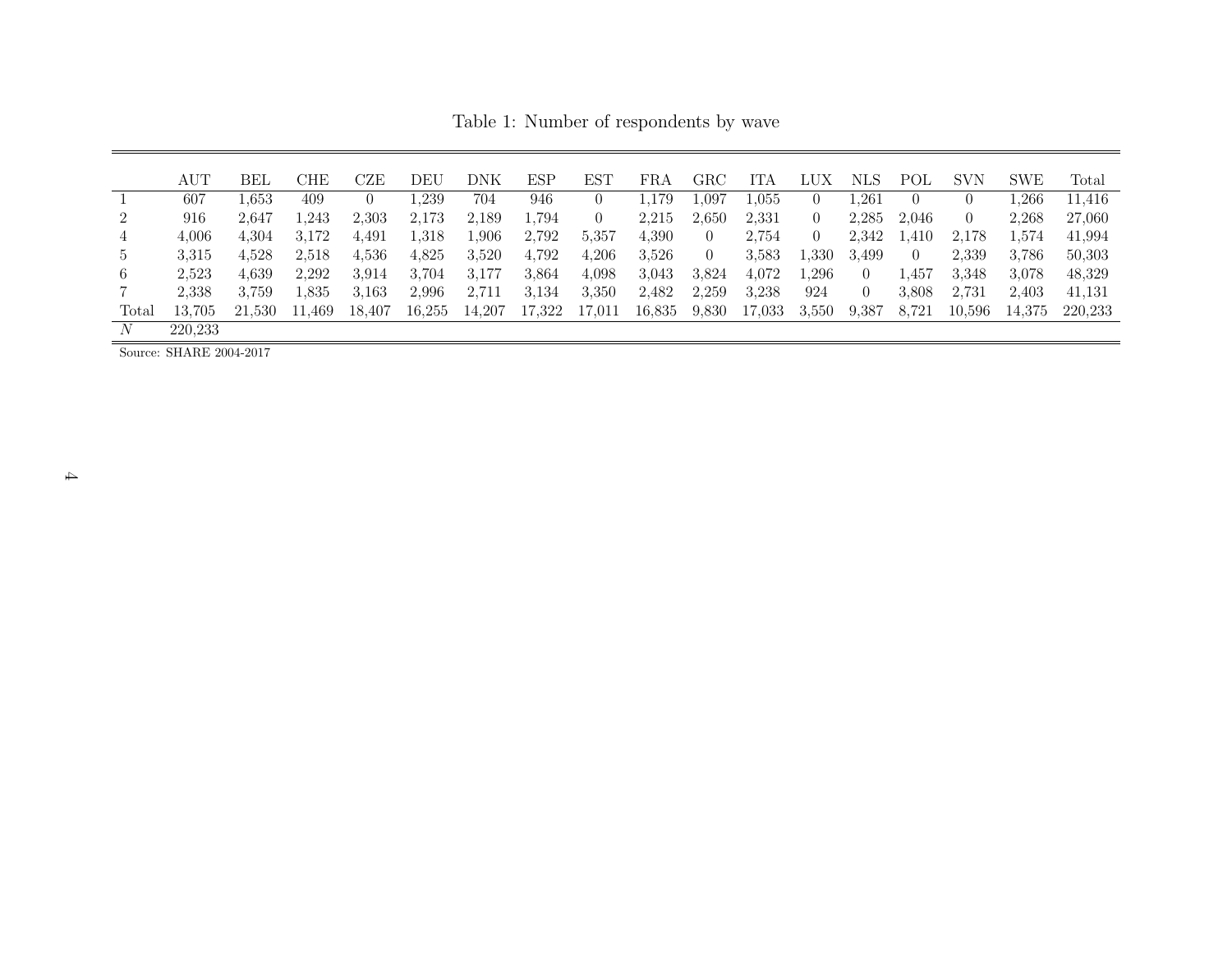<span id="page-6-0"></span>

|            | Poor                | Self-perc.              | Long-term            | Limits <sup>d</sup> | Limits <sup>e</sup> | Limits <sup>f</sup> |
|------------|---------------------|-------------------------|----------------------|---------------------|---------------------|---------------------|
|            | health <sup>a</sup> | bad health <sup>b</sup> | illness <sup>c</sup> |                     |                     |                     |
| <b>AUT</b> | 2.90                | 2.90                    | 0.46                 | 2.44                | 0.11                | 0.22                |
| <b>BEL</b> | 2.92                | 2.92                    | 0.45                 | 2.44                | 0.17                | 0.25                |
| <b>CHE</b> | 2.62                | 2.62                    | 0.34                 | 2.64                | 0.06                | 0.10                |
| CZE        | 3.26                | 3.26                    | 0.52                 | 2.35                | 0.14                | 0.24                |
| DEU        | 3.17                | 3.17                    | 0.59                 | 2.37                | 0.13                | 0.18                |
| DNK        | 2.47                | 2.47                    | 0.49                 | 2.58                | 0.10                | 0.17                |
| <b>ESP</b> | 3.18                | 3.18                    | 0.45                 | 2.66                | 0.12                | 0.23                |
| <b>EST</b> | 3.75                | 3.75                    | 0.70                 | 2.23                | 0.22                | 0.33                |
| FRA        | 3.08                | 3.08                    | 0.43                 | 2.51                | 0.12                | 0.17                |
| GRC        | 2.83                | 2.83                    | 0.31                 | 2.75                | 0.06                | 0.18                |
| <b>ITA</b> | 3.11                | 3.11                    | 0.36                 | 2.58                | 0.10                | 0.17                |
| <b>LUX</b> | 2.97                | 2.97                    | 0.46                 | 2.45                | 0.11                | 0.18                |
| <b>NLS</b> | 2.85                | 2.85                    | 0.46                 | 2.35                | 0.07                | 0.16                |
| POL        | 3.59                | 3.59                    | 0.64                 | 2.28                | 0.23                | 0.31                |
| SVN        | 3.22                | 3.22                    | 0.47                 | 2.42                | 0.15                | 0.21                |
| SWE        | 2.65                | 2.65                    | 0.52                 | 2.50                | 0.10                | 0.15                |

Table 2: Subjective health evaluation. Respondents aged 50-79

a :1-5 European scale

<sup>b</sup>:1-5 US scale

<sup>c</sup>:Yes (1) No (0).<br>d:Limited in activities because of health (3-1 scale).<br> $e^{\text{e}}$ :Number of limitations with activities of daily living.<br> $f$ :Limitations with instrumental activities of daily living.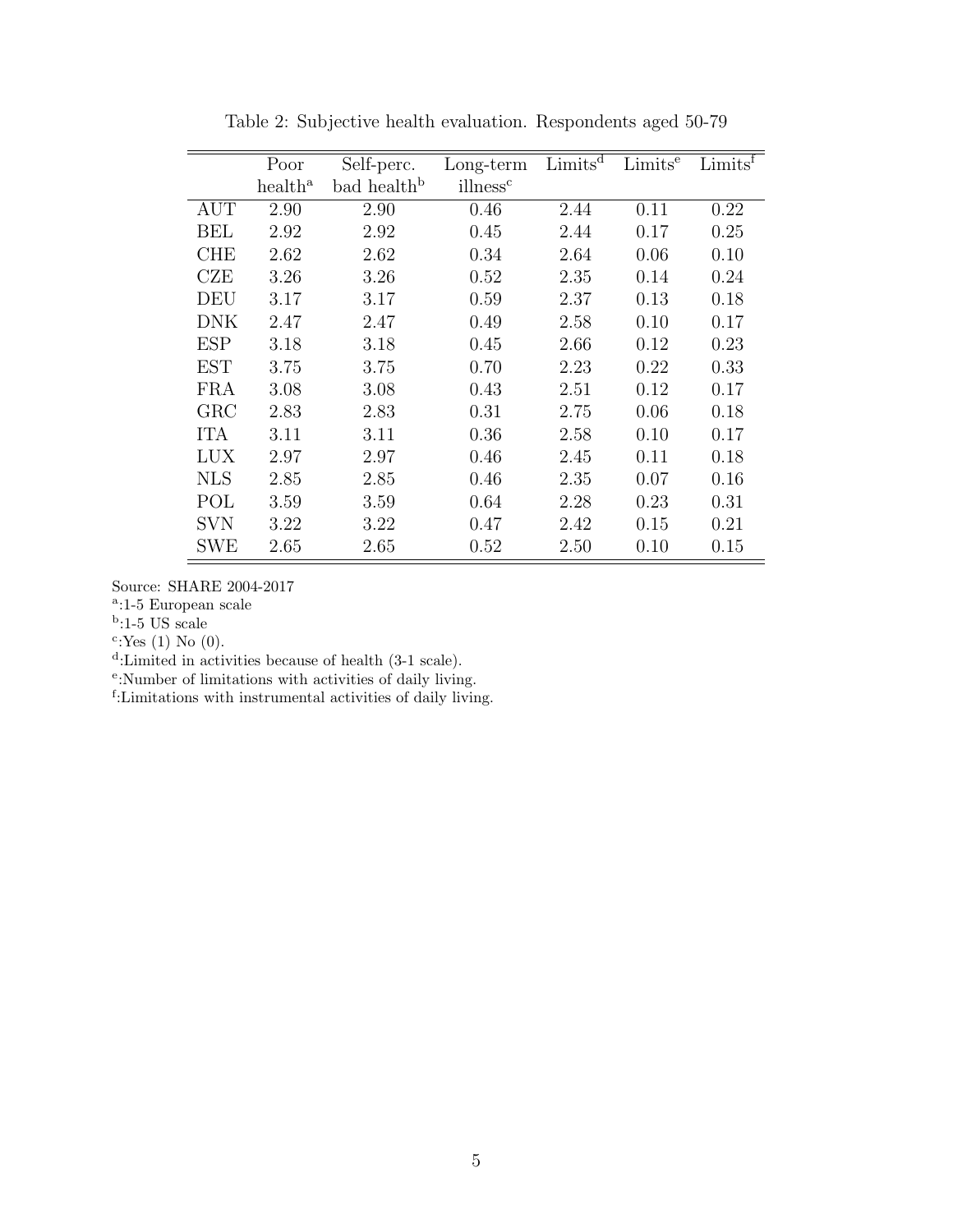|            | Hart attack | Hypertension | Cholesterol | Stroke | Diabete | Lung disease | Cancer | Ulcer | Parkinson | Cataract | Hip fracture | Mobility <sup>a</sup> | Grip b |
|------------|-------------|--------------|-------------|--------|---------|--------------|--------|-------|-----------|----------|--------------|-----------------------|--------|
| AUT        | 0.10        | 0.39         | 0.22        | 0.04   | 0.12    | 0.06         | 0.04   | 0.04  | 0.01      | 0.07     | 0.01         | 1.24                  | 35.15  |
| BEL        | 0.09        | 0.33         | 0.31        | 0.03   | 0.10    | 0.06         | 0.05   | 0.06  | 0.01      | 0.05     | 0.02         | 1.28                  | 35.88  |
| <b>CHE</b> | 0.06        | 0.28         | 0.15        | 0.02   | 0.07    | 0.04         | 0.04   | 0.02  | 0.00      | 0.06     | 0.01         | 0.64                  | 35.72  |
| CZE        | 0.12        | 0.49         | 0.25        | 0.04   | 0.17    | 0.07         | 0.05   | 0.05  | 0.01      | 0.08     | 0.02         | 1.38                  | 34.91  |
| DEU        | 0.10        | 0.41         | 0.19        | 0.03   | 0.13    | 0.07         | 0.07   | 0.03  | 0.01      | 0.07     | 0.01         | 1.19                  | 36.78  |
| <b>DNK</b> | 0.08        | 0.32         | 0.23        | 0.03   | 0.07    | 0.07         | 0.05   | 0.03  | 0.01      | 0.06     | 0.01         | 0.82                  | 37.78  |
| <b>ESP</b> | 0.08        | 0.36         | 0.28        | 0.02   | 0.15    | 0.05         | 0.04   | 0.03  | 0.01      | 0.07     | 0.01         | 1.30                  | 30.51  |
| <b>EST</b> | 0.16        | 0.47         | 0.20        | 0.04   | 0.12    | 0.06         | 0.05   | 0.08  | 0.01      | 0.08     | 0.01         | 1.73                  | 34.42  |
| <b>FRA</b> | 0.10        | 0.31         | 0.24        | 0.02   | 0.11    | 0.05         | 0.05   | 0.03  | 0.01      | 0.05     | 0.01         | 1.15                  | 34.24  |
| GRC        | 0.09        | 0.38         | 0.28        | 0.02   | 0.11    | 0.04         | 0.02   | 0.07  | 0.00      | 0.05     | 0.02         | 1.38                  | 33.32  |
| <b>ITA</b> | 0.08        | 0.39         | 0.23        | 0.02   | 0.11    | 0.05         | 0.03   | 0.03  | 0.00      | 0.05     | 0.01         | 1.22                  | 33.11  |
| <b>LUX</b> | 0.09        | 0.33         | 0.33        | 0.02   | 0.11    | 0.07         | 0.07   | 0.06  | 0.01      | 0.07     | 0.02         | 1.21                  | 35.26  |
| <b>NLS</b> | 0.09        | 0.27         | 0.18        | 0.03   | 0.09    | 0.07         | 0.05   | 0.02  | 0.00      | 0.05     | 0.01         | 0.89                  | 36.68  |
| POL        | 0.16        | 0.44         | 0.23        | 0.04   | 0.14    | 0.05         | 0.04   | 0.06  | 0.01      | 0.06     | 0.01         | 1.90                  | 34.24  |
| <b>SVN</b> | 0.10        | 0.44         | 0.26        | 0.03   | 0.13    | 0.05         | 0.05   | 0.06  | 0.00      | 0.06     | 0.02         | 1.53                  | 35.36  |
| <b>SWE</b> | 0.10        | 0.36         | 0.17        | 0.03   | 0.10    | 0.04         | 0.06   | 0.02  | 0.01      | 0.08     | 0.02         | 0.88                  | 36.25  |

<span id="page-7-0"></span>Table 3: Health items: incidence of objective conditions (+ grip strength). Respondents aged 50-79

<sup>a</sup>: Arm function and fine motor limitations.

<sup>b</sup>:Max. of grip strength measure.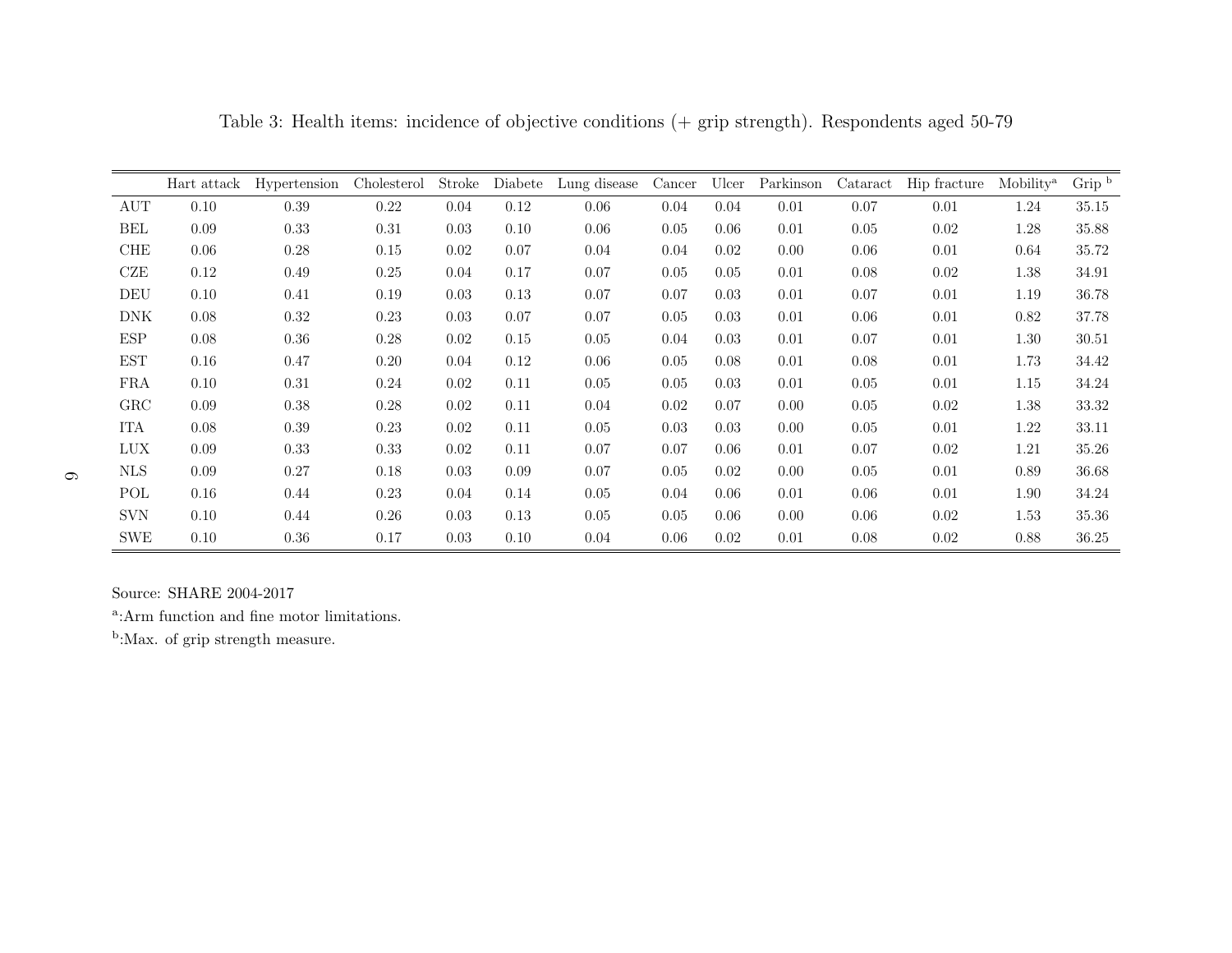











<span id="page-8-0"></span>

Figure 1: Ill-health index systematically rises with age, but intercept and slope vary across country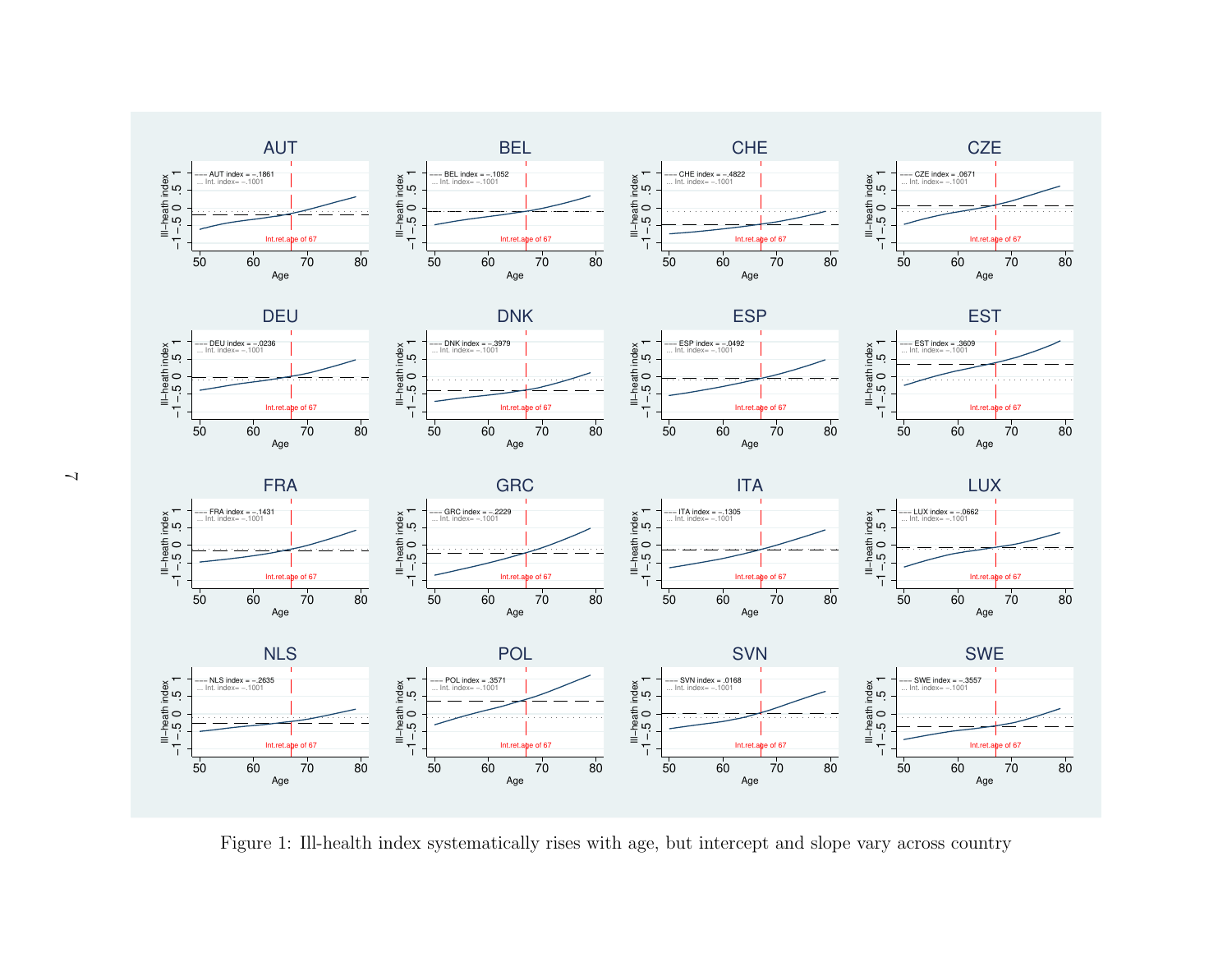#### 4 Analytical Framework

We deploy a two-stage estimation using the SHARE data. Stage one aims at identifying, for each country  $j$ , the degree of retirement age differentiation around the age of  $67<sup>4</sup>$  $67<sup>4</sup>$  $67<sup>4</sup>$  that would ensure its people retire with a level of (expected) ill-health equal to the international average. Formally, if  $Y_j^{67}$  represents the average ill-health index of respondents aged 67 in country j and  $Y^{67}$  the international average, there is potentially an ill-health index gap in that country equal to the difference between these two terms. If  $\beta_j^{67}$  represents the marginal effect of a year of age on the ill-health index<sup>[5](#page-9-1)</sup>, then one can estimate the age of retirement ensuring equalisation of expected ill-health as

$$
a_j = 67 - \frac{|Y_j^{67} - Y^{67}|}{\beta_j^{67}} \text{ if } Y_j^{67} > Y^{67}
$$
  

$$
a_j = 67 + \frac{|Y_j^{67} - Y^{67}|}{\beta_j^{67}} \text{ if } Y_j^{67} < Y^{67}
$$
 (1)

Stage two proceeds along the same lines as stage one, but within each country j and for each sociodemographic group  $k$ . The retirement age differentiation is computed around the stage-one-estimated and country-specific retirement age  $a_j$ , using the ill-health gap applicable to group k and of the marginal impact of a year of age on the ill-health index  $\beta_{j,k}^{a_j}$  of that group around age  $a_j$ .

$$
a_{j,k} = a_j - \frac{|Y_{j,k}^{a_j} - Y^{a_j}|}{\beta_{j,k}^{a_j}} \text{ if } Y_{j,k}^{a_j} > Y^{a_j}
$$
  

$$
a_{j,k} = a_j + \frac{|Y_j^{a_j} - Y^{a_j}|}{\beta_{j,k}^{a_j}} \text{ if } Y_{j,k}^{a_j} < Y^{a_j}
$$
 (2)

Key with such a setting are estimates of the ill-health index gaps and of the  $\beta's$ . As to the latter, we resort to fixed-effect estimation (FE) that exploits the panel dimension of SHARE data (remember that SHARE consists of up to 7 waves, measuring individuals illhealth every 2-3 years). In other words, the estimated  $\beta's$  only reflect the within-respondent deterioration of health over time. This eliminates many of the biases that may contaminate

<span id="page-9-0"></span><sup>&</sup>lt;sup>4</sup>Internationally, the age of 67 is gradually becoming the new reference (OCDE, [2019\)](#page-22-10). Not so long ago, the statutory retirement age was rather 65, at least for men.

<span id="page-9-1"></span> $5$ Note the presence of subscript j indicating that the marginal effect can vary from country to country, and the superscript 67 that it is calculated around the age of 67.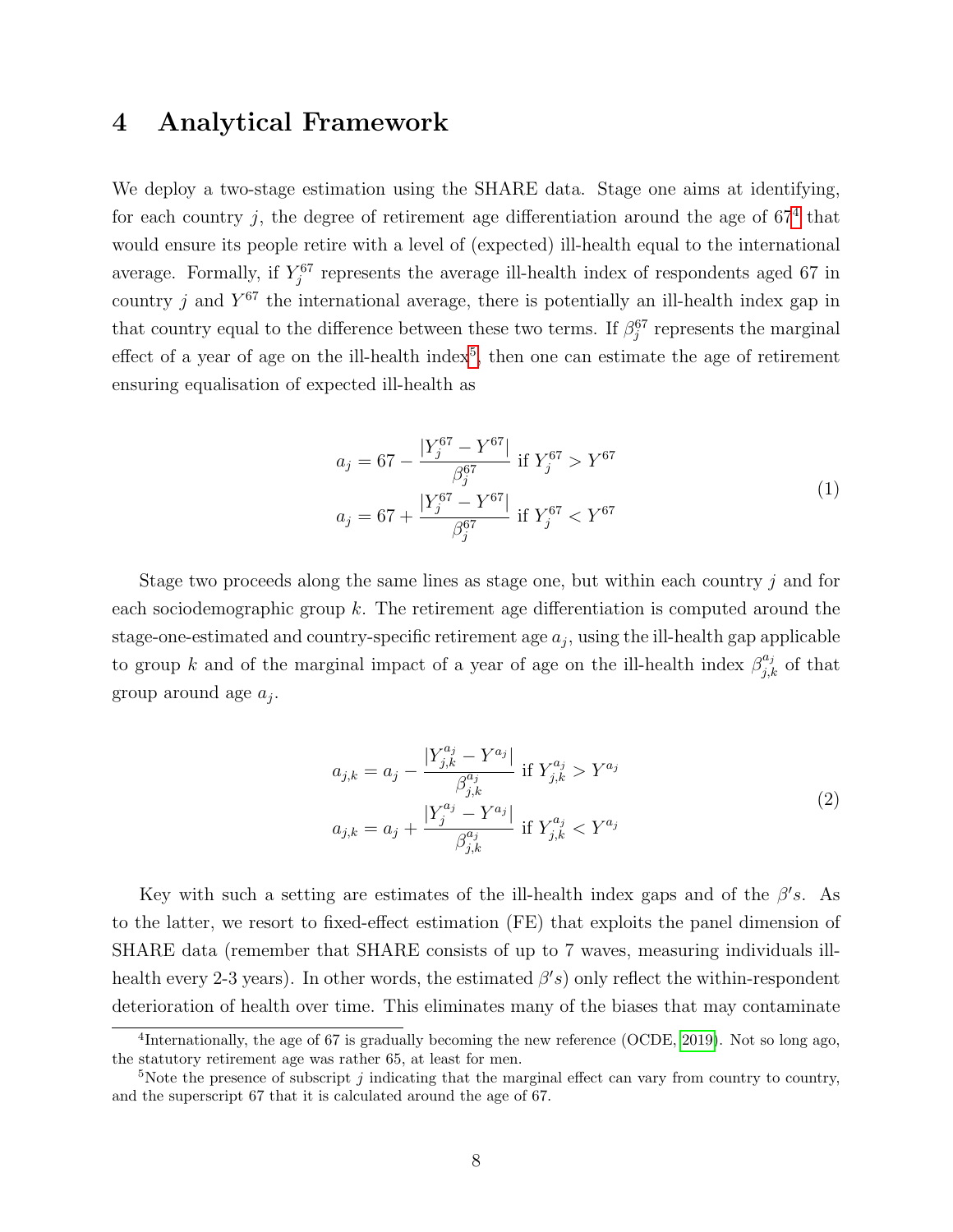estimates based on cross-sectional data.

### 5 Results

#### 5.1 Health-equalising differentiated retirement ages

Key results appear on Figure [2](#page-11-0) and Table [4.](#page-13-0) They display the rather important degree of retirement age differentiation that would be required to equalise ill-health at the moment of retirement. Focusing on cross-country differences, we see that Poland (POL) is the country where the age of retirement would have to be the lowest at 50.07. By contrast, it would have to be as high a 76.21 in Switzerland (CHE). By construction, these retirement age differences mostly reflect ill-health gaps among elderly people. And it is quite interesting to visualise how much the former — and presumably also the latter — parallel GDP per capita differences (Figure [3\)](#page-12-0).

Also, inside each country, additional differentiation of the age of retirement would be needed to account for the significant variations of health across sociodemographic groups. In Poland (POL) for instance, retirement age should range from 43.08 to 61.17. And in Switzerland our estimates are that it should be comprised between 71.48 and 81.86. The combination of across- and within-country ill-health differences among elderly individuals results in (ill-)health-equalising retirement ages ranging from 41.53 (Estonia, low-educated females) to 81.46 (Switzerland, highly-educated males).

Table [5](#page-14-0) reports our estimates of the across-country ill-health gaps (3<sup>rd</sup> column), as well as their degree of significance  $(4<sup>th</sup>$  column). The last two columns report the FE-estimated marginal impact of one extra year of age on the ill-health index  $(\beta)$ . The ratio of the ill-health gap by these  $\beta s$  is what drives the results presented in the first two columns of Table [4.](#page-13-0) The health gaps and  $\beta s$  underpinning the within-country-across-sociodemographicgroup retirement age differentiation are reported in (resp.) Table [6](#page-15-0) and Table [7.](#page-16-0)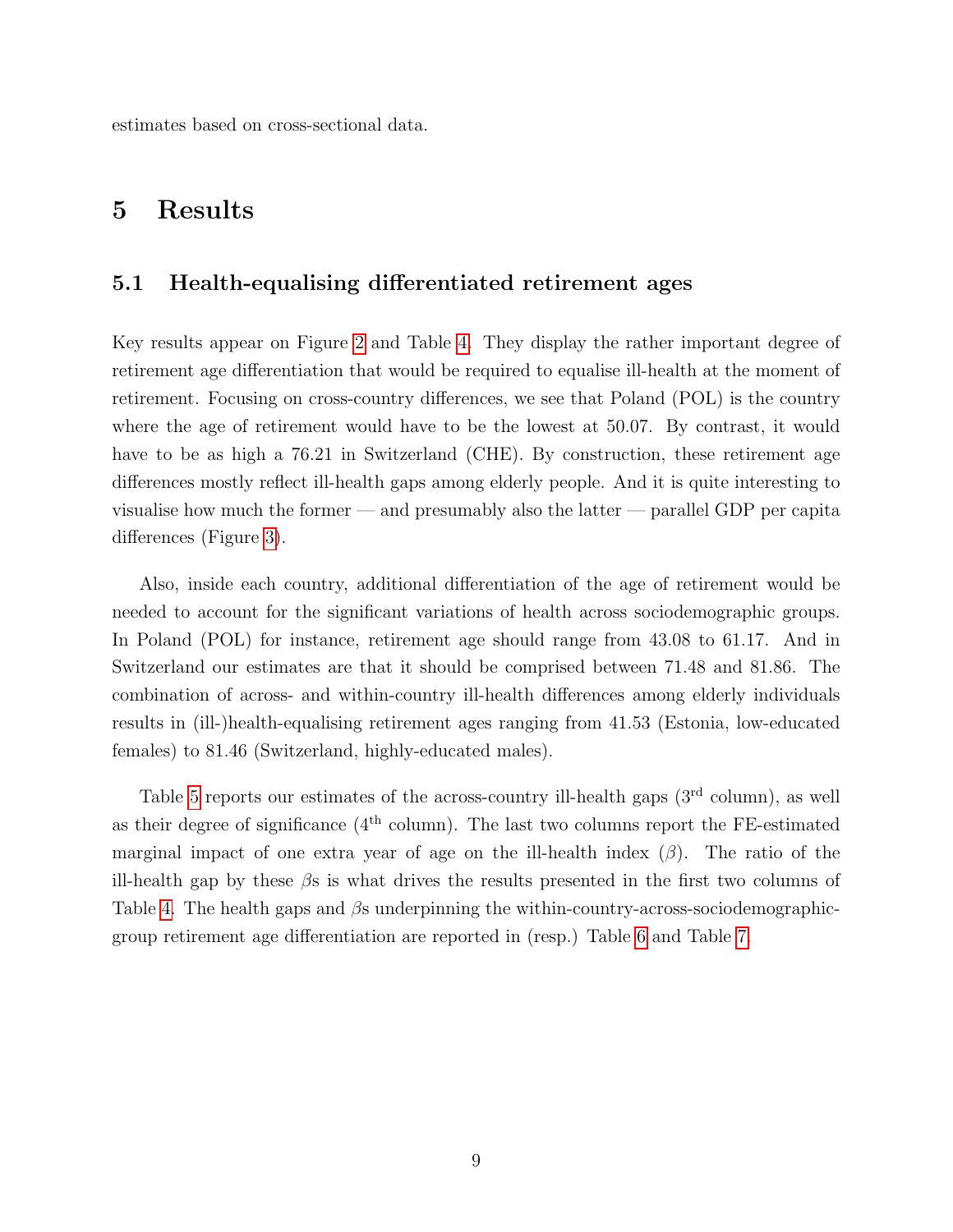<span id="page-11-0"></span>

Figure 2: Differentiated retirement ages equalising (expected) ill-health, across and within countries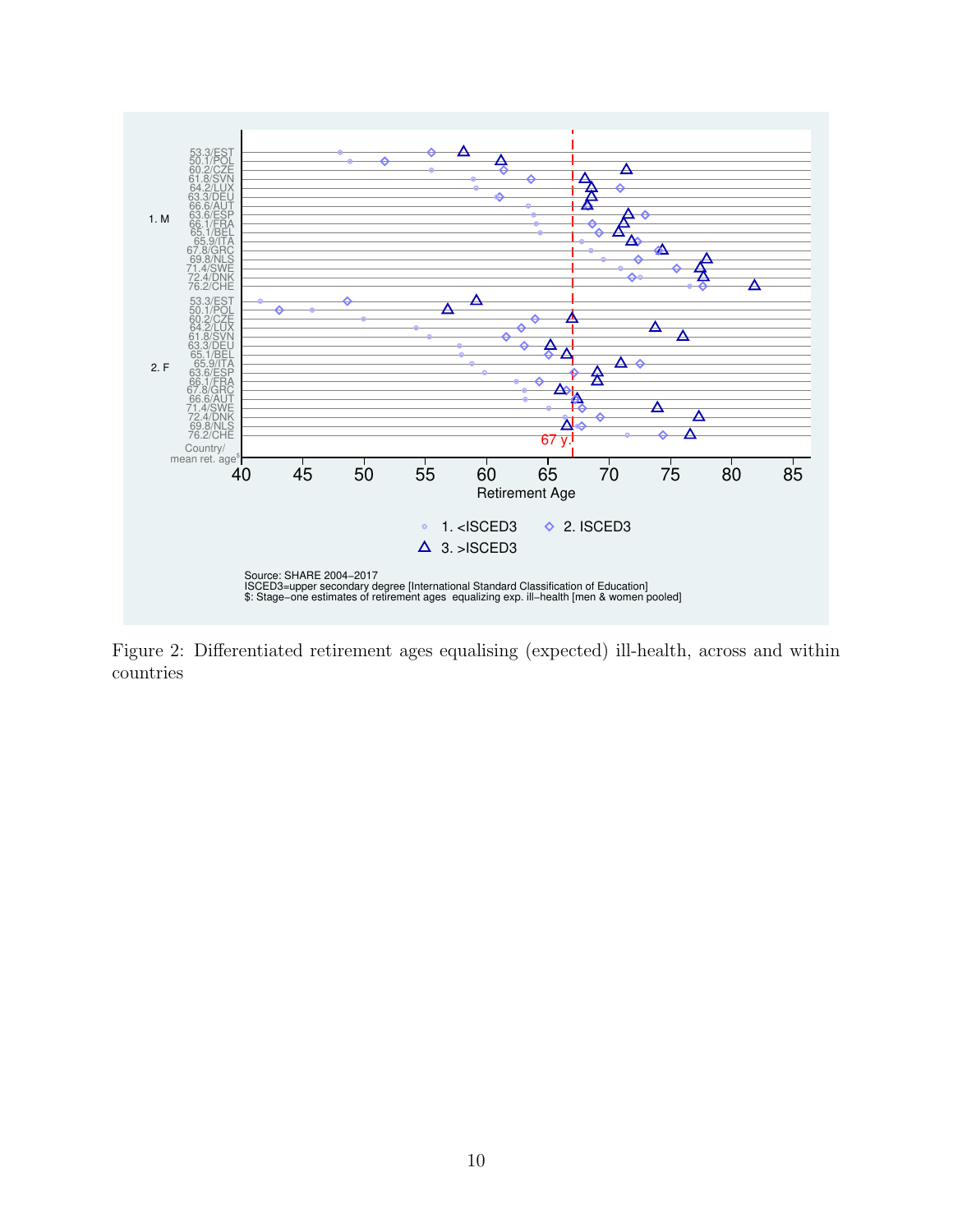<span id="page-12-0"></span>

Figure 3: Differentiated retirement ages equalising (expected) ill-health across countries. Correlation with GDP per head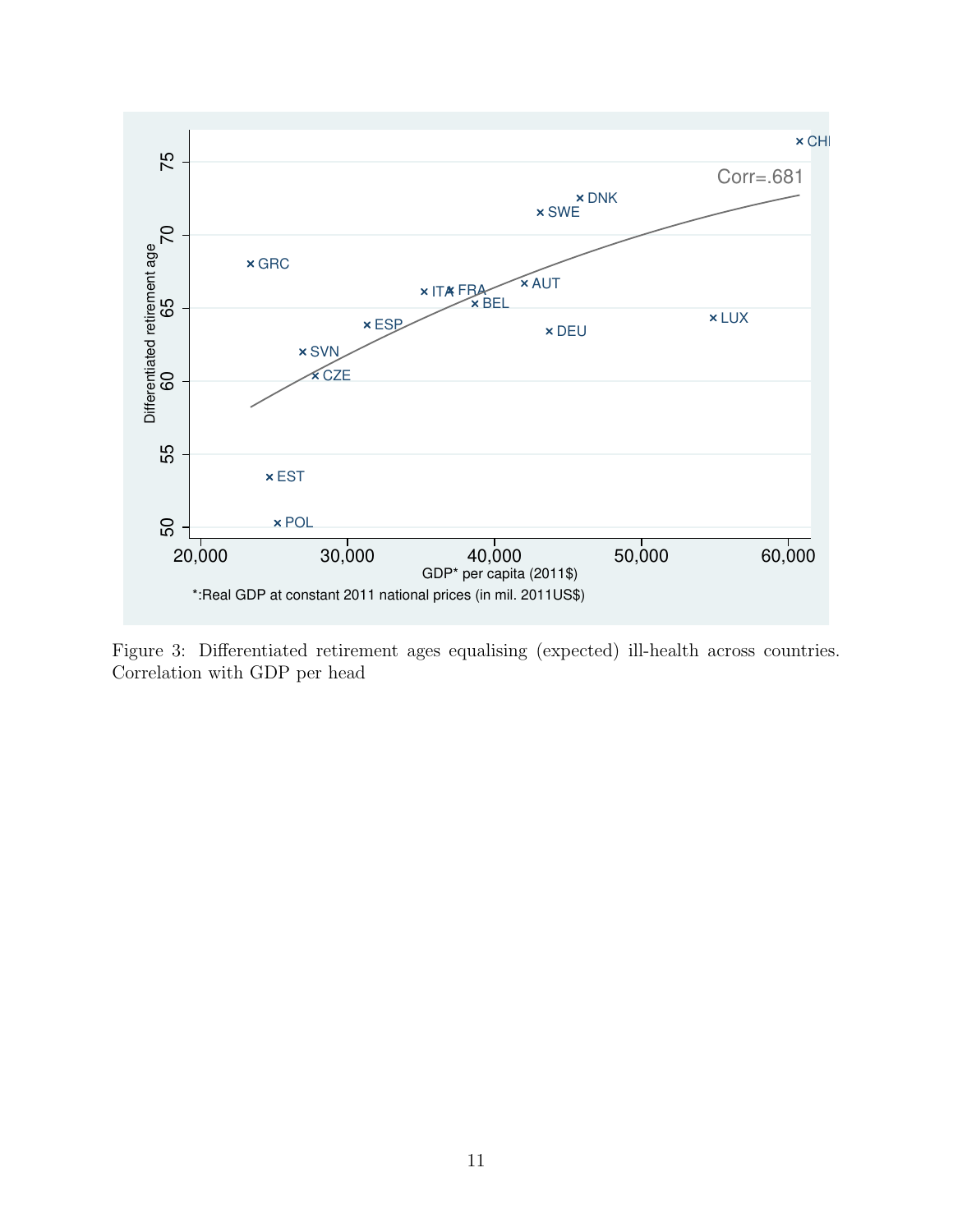|            | Diff.      | Diff. to        |            | Male                |            |            | Female |            |          |          |         |
|------------|------------|-----------------|------------|---------------------|------------|------------|--------|------------|----------|----------|---------|
|            | retirement | int. $ref.(67)$ | $<$ ISCED3 | ISCED3 <sup>a</sup> | $>$ ISCED3 | $<$ ISCED3 | ISCED3 | $>$ ISCED3 | ret. max | ret. min | max-min |
| <b>AUT</b> | 66.57      | $-0.43$         | 63.40      | 68.27               | 68.21      | 63.16      | 67.23  | 67.39      | 68.27    | 63.16    | 5.11    |
| BEL        | 65.13      | $-1.87$         | 64.38      | 69.17               | 70.76      | 57.94      | 65.06  | 66.53      | 70.76    | 57.94    | 12.82   |
| <b>CHE</b> | 76.21      | 9.21            | 76.57      | 77.64               | 81.86      | 71.48      | 74.39  | 76.60      | 81.86    | 71.48    | 10.37   |
| CZE        | 60.16      | $-6.84$         | 55.50      | 61.39               | 71.40      | 49.96      | 63.96  | 66.97      | 71.40    | 49.96    | 21.45   |
| DEU        | 63.27      | $-3.73$         | 60.83      | 61.06               | 68.56      | 57.78      | 63.07  | 65.21      | 68.56    | 57.78    | 10.77   |
| <b>DNK</b> | 72.35      | 5.35            | 72.53      | 71.87               | 77.69      | 66.40      | 69.27  | 77.32      | 77.69    | 66.40    | 11.29   |
| <b>ESP</b> | 63.65      | $-3.35$         | 63.85      | 72.94               | 71.56      | 59.84      | 67.13  | 69.04      | 72.94    | 59.84    | 13.10   |
| <b>EST</b> | 53.26      | -13.74          | 48.05      | 55.50               | 58.12      | 41.53      | 48.64  | 59.17      | 59.17    | 41.53    | 17.64   |
| <b>FRA</b> | 66.05      | $-0.95$         | 64.05      | 68.62               | 71.19      | 62.43      | 64.29  | 69.03      | 71.19    | 62.43    | 8.76    |
| GRC        | 67.84      | 0.84            | 68.51      | 74.01               | 74.34      | 63.08      | 66.50  | 65.99      | 74.34    | 63.08    | 11.26   |
| <b>ITA</b> | 65.90      | $-1.10$         | 67.76      | 72.31               | 71.83      | 58.79      | 72.52  | 70.95      | 72.52    | 58.79    | 13.72   |
| <b>LUX</b> | 64.16      | $-2.84$         | 59.15      | 70.89               | 68.56      | 54.25      | 62.83  | 73.76      | 73.76    | 54.25    | 19.51   |
| <b>NLS</b> | 69.76      | 2.76            | 69.53      | 72.38               | 77.95      | 67.42      | 67.75  | 66.55      | 77.95    | 66.55    | 11.40   |
| POL        | 50.07      | $-16.93$        | 48.85      | 51.69               | 61.17      | 45.76      | 43.08  | 56.83      | 61.17    | 43.08    | 18.10   |
| <b>SVN</b> | 61.80      | $-5.20$         | 58.91      | 63.63               | 68.02      | 55.33      | 61.60  | 76.02      | 76.02    | 55.33    | 20.69   |
| <b>SWE</b> | 71.38      | 4.38            | 70.93      | 75.50               | 77.43      | 65.06      | 67.80  | 73.94      | 77.43    | 65.06    | 12.37   |
| Int. ref.  | 67         |                 |            |                     |            |            |        |            |          |          |         |

Table 4: Differentiated retirement age equalising ill-health. Between- and within-country differentiation

<span id="page-13-0"></span><sup>a</sup>: ISCED3=upper secondary degree [International Standard Classification of Education]"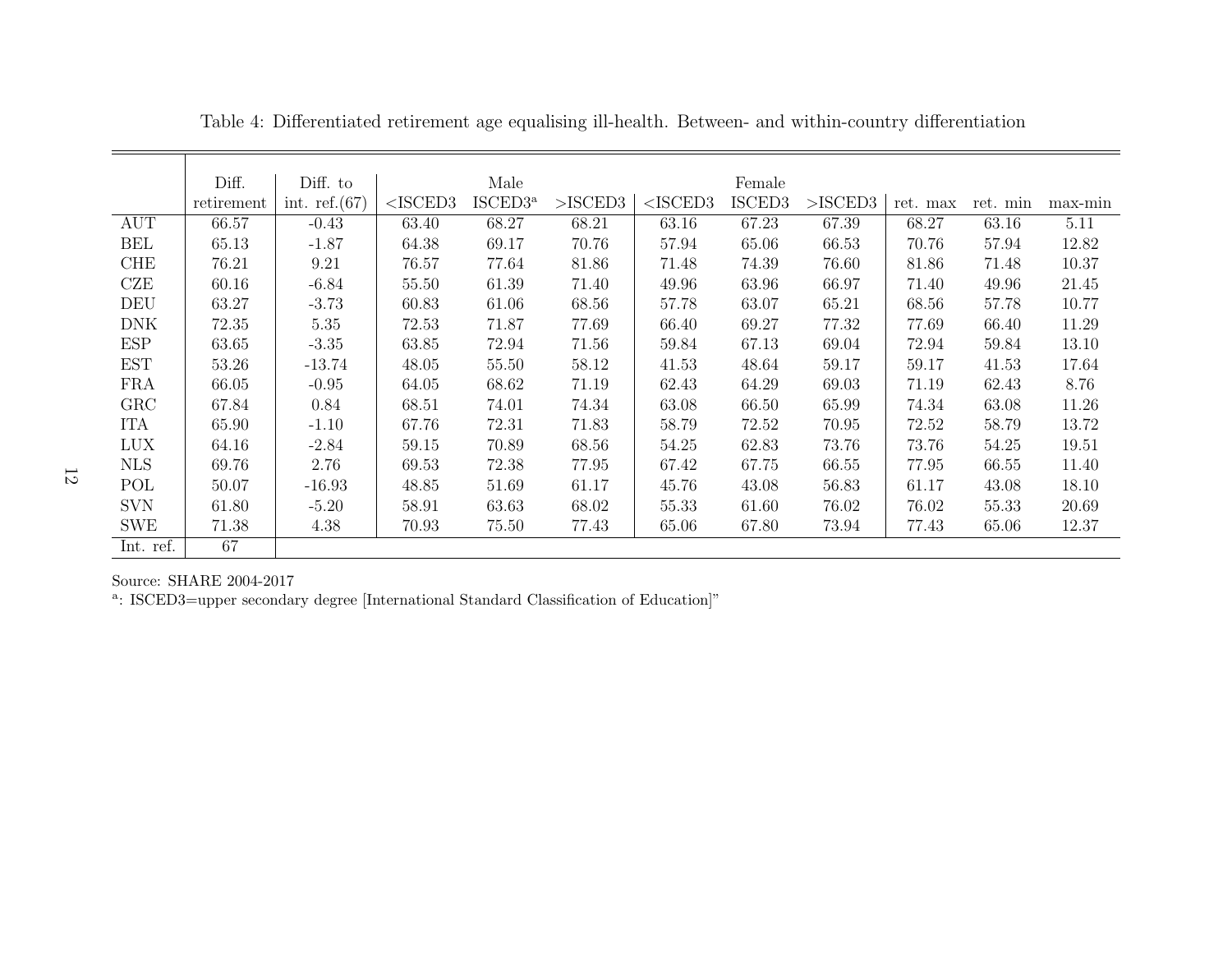<span id="page-14-0"></span>

|            | $ {\rm a} $      | [b]                | $[b]-[a]$         | H <sub>0</sub> | $\beta^{\rm b}$    | H <sub>0</sub> |
|------------|------------------|--------------------|-------------------|----------------|--------------------|----------------|
|            | Ill-health index | Ill-health         | Ill-health gap    | $[b]$ -[a]=0   | marginal impact    | $\beta = 0$    |
|            | [int. ref]       | index <sup>a</sup> | (ref. intern.av.) | (p-value)      | of one year of age | (p-value)      |
| <b>AUT</b> | $-0.100$         | $-0.186$           | $-0.09$           | 0.0000         | 0.0548             | 0.0000         |
| <b>BEL</b> | $-0.100$         | $-0.105$           | $-0.01$           | 0.7861         | 0.0400             | 0.0000         |
| <b>CHE</b> | $-0.100$         | $-0.482$           | $-0.38$           | 0.0000         | 0.0341             | 0.0000         |
| CZE        | $-0.100$         | 0.067              | 0.17              | 0.0000         | 0.0346             | 0.0000         |
| DEU        | $-0.100$         | $-0.024$           | 0.08              | 0.0001         | 0.0442             | 0.0000         |
| <b>DNK</b> | $-0.100$         | $-0.398$           | $-0.30$           | 0.0000         | 0.0405             | 0.0000         |
| <b>ESP</b> | $-0.100$         | $-0.049$           | 0.05              | 0.0072         | 0.0376             | 0.0000         |
| <b>EST</b> | $-0.100$         | 0.361              | 0.46              | 0.0000         | 0.0393             | 0.0000         |
| <b>FRA</b> | $-0.100$         | $-0.143$           | $-0.04$           | 0.0210         | 0.0409             | 0.0000         |
| GRC        | $-0.100$         | $-0.223$           | $-0.12$           | 0.0000         | 0.0432             | 0.0000         |
| <b>ITA</b> | $-0.100$         | $-0.131$           | $-0.03$           | 0.0952         | 0.0337             | 0.0000         |
| <b>LUX</b> | $-0.100$         | $-0.066$           | 0.03              | 0.4537         | 0.0402             | 0.0000         |
| <b>NLS</b> | $-0.100$         | $-0.263$           | $-0.16$           | 0.0000         | 0.0344             | 0.0000         |
| POL        | $-0.100$         | 0.357              | 0.46              | 0.0000         | 0.0306             | 0.0000         |
| <b>SVN</b> | $-0.100$         | 0.017              | 0.12              | 0.0000         | 0.0366             | 0.0000         |
| <b>SWE</b> | $-0.100$         | $-0.356$           | $-0.26$           | 0.0000         | 0.0401             | 0.0000         |

Table 5: Ill-health cross-country differences around the age of 67

<sup>a</sup>: A higher value indicates a poorer health<br><sup>b</sup>: Estimated using "within" respondent variation of ill-health across waves (ie. FE estimation).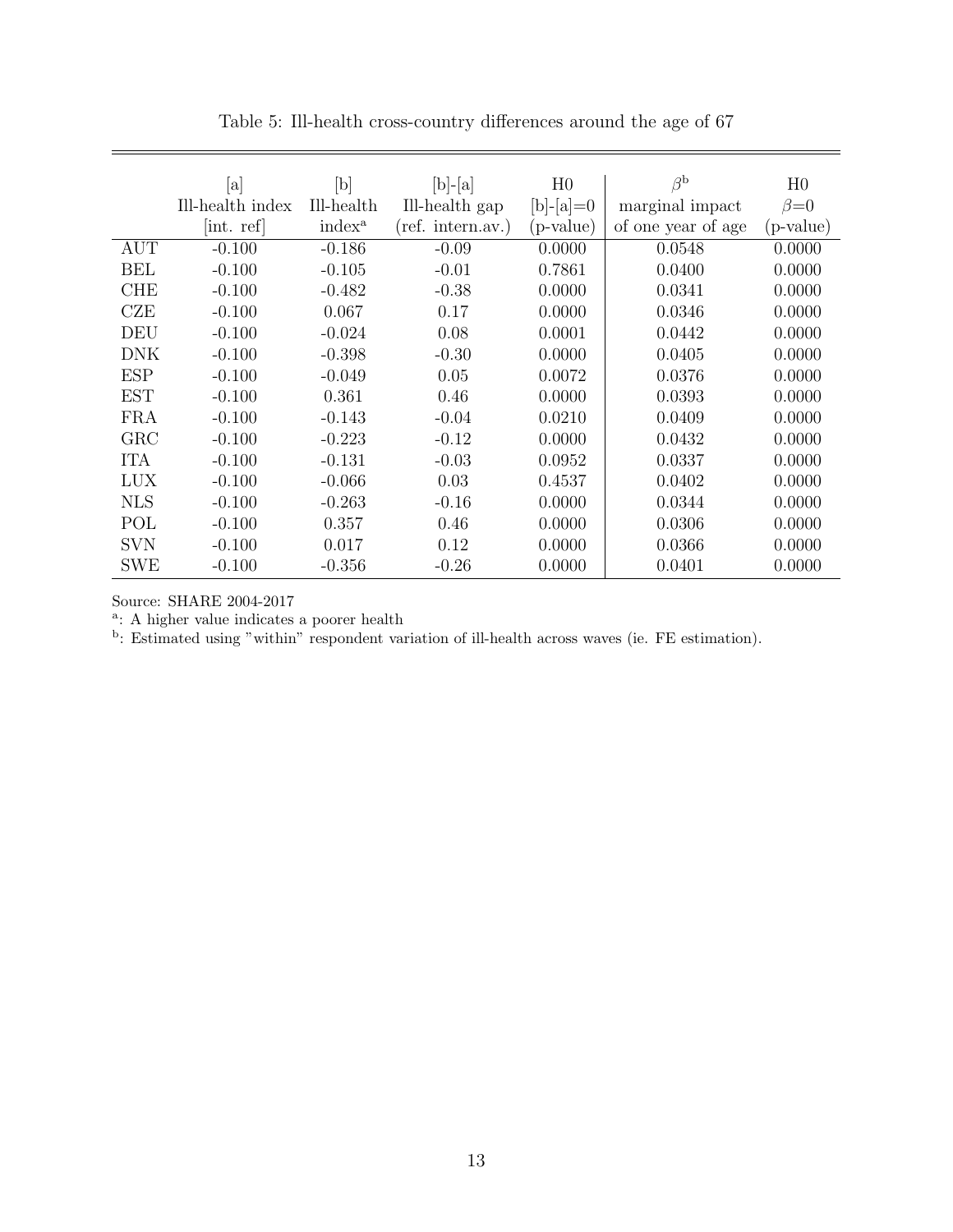|              | Ill-health         | Male index |                     |            |             | Female index |            |            | Male, $H0:gap=0$ |             |            | Female, $H0: gap=0$ |            |
|--------------|--------------------|------------|---------------------|------------|-------------|--------------|------------|------------|------------------|-------------|------------|---------------------|------------|
|              | index <sup>a</sup> | $<$ ISCED3 | ISCED3 <sup>b</sup> | $>$ ISCED3 | $<$ iISCED3 | ISCED3       | $>$ ISCED3 | $<$ ISCED3 | ISCED3           | $>$ ISCED3  | $<$ ISCED3 | ISCED3              | $>$ ISCED3 |
|              |                    |            |                     |            |             |              |            | p-value    | p-value          | $ p-value $ | p-value    | p-value             | [p-value]  |
| AUT          | $-0.186$           | 0.20       | $-0.09$             | $-0.08$    | 0.24        | $-0.03$      | $-0.03$    | 0.0667     | 0.0502           | 0.1495      | 0.0000     | 0.3809              | 0.4795     |
| BEL          | $-0.105$           | 0.03       | $-0.16$             | $-0.24$    | 0.32        | 0.00         | 0.00       | 0.4341     | 0.0005           | 0.0000      | 0.0000     | 0.9584              | 0.2922     |
| <b>CHE</b>   | $-0.482$           | $-0.01$    | $-0.06$             | $-0.21$    | 0.12        | 0.05         | 0.05       | 0.8802     | 0.1913           | 0.0062      | 0.0340     | 0.2204              | 0.9233     |
| CZE          | 0.067              | 0.16       | $-0.06$             | $-0.44$    | 0.26        | $-0.12$      | $-0.12$    | 0.0006     | 0.1518           | 0.0000      | 0.0000     | 0.0000              | 0.0000     |
| DEU          | $-0.024$           | 0.13       | 0.11                | $-0.25$    | 0.31        | 0.01         | 0.01       | 0.3468     | 0.0042           | 0.0000      | 0.0000     | 0.7984              | 0.2010     |
| <b>DNK</b>   | $-0.398$           | $-0.01$    | 0.02                | $-0.23$    | 0.31        | 0.11         | 0.11       | 0.9203     | 0.6987           | 0.0001      | 0.0000     | 0.0624              | 0.0086     |
| <b>ESP</b>   | $-0.049$           | $-0.01$    | $-0.28$             | $-0.28$    | 0.15        | $-0.10$      | $-0.10$    | 0.8076     | 0.0001           | 0.0000      | 0.0000     | 0.1546              | 0.0093     |
| <b>EST</b>   | 0.361              | 0.25       | $-0.09$             | $-0.28$    | 0.43        | 0.16         | 0.16       | 0.1199     | 0.0307           | 0.0000      | 0.0002     | 0.0000              | 0.0000     |
| FRA          | $-0.143$           | 0.11       | $-0.10$             | $-0.23$    | 0.16        | 0.05         | 0.05       | 0.0263     | 0.0096           | 0.0000      | 0.0001     | 0.2273              | 0.0372     |
| $_{\rm GRC}$ | $-0.223$           | $-0.03$    | $-0.27$             | $-0.29$    | 0.20        | 0.05         | 0.05       | 0.5440     | 0.0000           | 0.0000      | 0.0000     | 0.3991              | 0.4400     |
| ITA          | $-0.131$           | $-0.07$    | $-0.24$             | $-0.31$    | 0.23        | $-0.13$      | $-0.13$    | 0.0245     | 0.0000           | 0.0000      | 0.0000     | 0.0031              | 0.0150     |
| <b>LUX</b>   | $-0.066$           | 0.09       | $-0.27$             | $-0.25$    | 0.37        | 0.08         | 0.08       | 0.4601     | 0.0050           | 0.0069      | 0.0001     | 0.4451              | 0.0103     |
| <b>NLS</b>   | $-0.263$           | 0.01       | $-0.09$             | $-0.25$    | 0.08        | 0.07         | 0.07       | 0.8828     | 0.2231           | 0.0004      | 0.1497     | 0.3531              | 0.2514     |
| POL          | 0.357              | 0.05       | $-0.07$             | $-0.41$    | 0.13        | 0.10         | 0.10       | 0.7742     | 0.3557           | 0.0078      | 0.1430     | 0.0556              | 0.0012     |
| <b>SVN</b>   | 0.017              | 0.21       | $-0.08$             | $-0.26$    | 0.26        | 0.00         | 0.00       | 0.0251     | 0.0729           | 0.0003      | 0.0000     | 0.9222              | 0.0000     |
| <b>SWE</b>   | $-0.356$           | 0.02       | $-0.18$             | $-0.26$    | 0.25        | 0.11         | 0.11       | 0.6229     | 0.0004           | 0.0000      | 0.0000     | 0.0210              | 0.0530     |

Table 6: Ill-health within-country differences. Gaps by gender (Male,Female) and educational attainment[ISCED])

╤

<span id="page-15-0"></span><sup>a</sup>: A higher value indicates a poorer health<br><sup>b</sup>: ISCED3=upper secondary degree [International Standard Classification of Education]"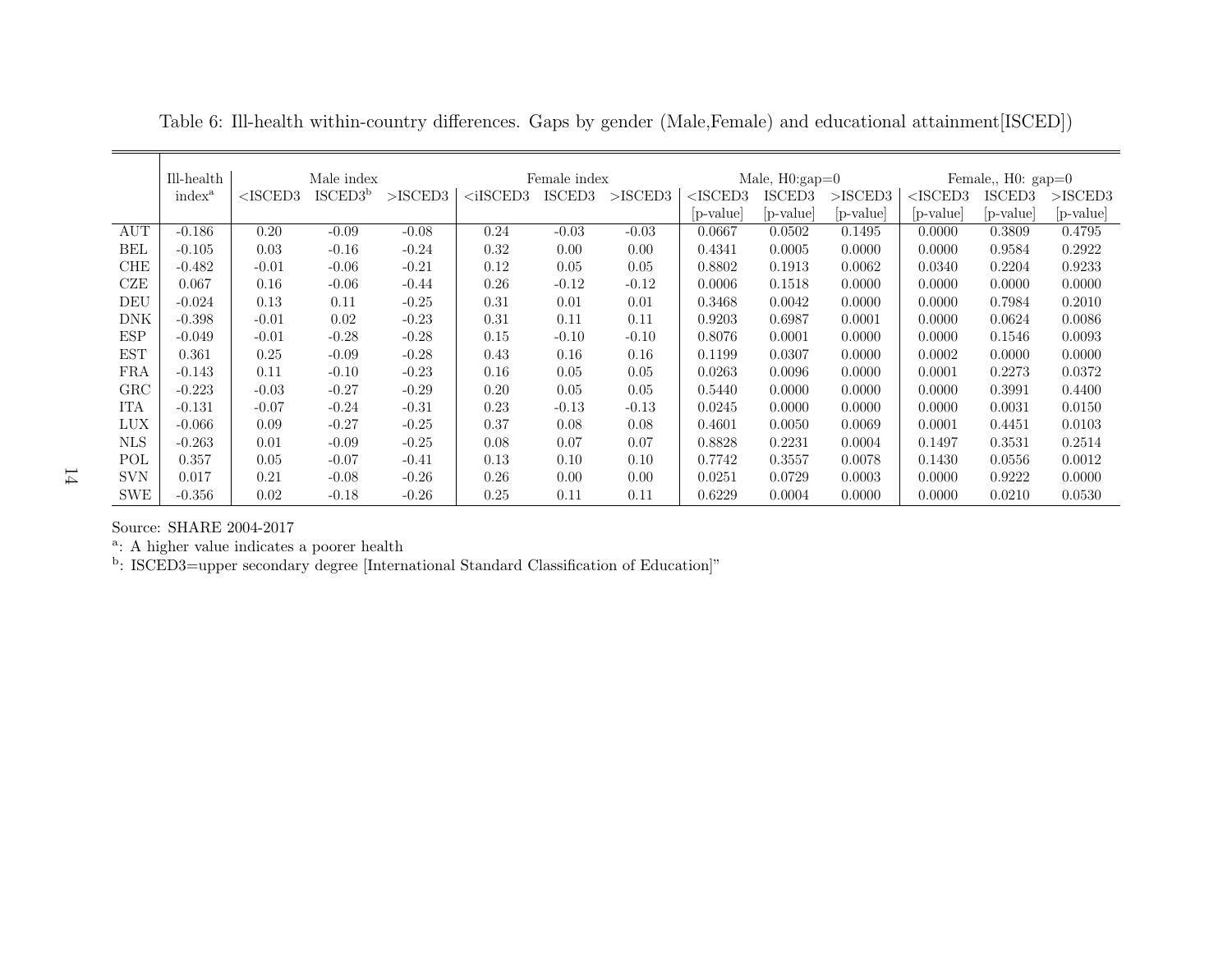|              | ß<br>$\beta$ 's Male <sup>a</sup> |            |                     |            | $\beta$ 's Female <sup>a</sup> |        |            | Male, $H0:\beta=0$ |             |            | Female, $H0:\beta=0$ |             |            |
|--------------|-----------------------------------|------------|---------------------|------------|--------------------------------|--------|------------|--------------------|-------------|------------|----------------------|-------------|------------|
|              | country                           | $<$ ISCED3 | ISCED3 <sup>b</sup> | $>$ ISCED3 | ${<}$ ISCED3                   | ISCED3 | $>$ ISCED3 | ${<}$ ISCED3 $\!$  | ISCED3      | $>$ ISCED3 | $<$ ISCED3           | ISCED3      | $>$ ISCED3 |
|              | level <sup>a</sup>                |            |                     |            |                                |        |            | $ p$ -value        | $ p-value $ | p-value    | p-value              | $ p-value $ | p-value    |
| <b>AUT</b>   | 0.05                              | 0.06       | 0.05                | 0.05       | 0.07                           | 0.05   | 0.05       | 0.0000             | 0.0000      | 0.0000     | 0.0000               | 0.0000      | 0.0000     |
| <b>BEL</b>   | 0.04                              | 0.05       | 0.04                | 0.04       | 0.04                           | 0.03   | 0.03       | 0.0000             | 0.0000      | 0.0000     | 0.0000               | 0.0000      | 0.0000     |
| <b>CHE</b>   | 0.03                              | 0.04       | 0.04                | 0.04       | 0.03                           | 0.03   | 0.03       | 0.0000             | 0.0000      | 0.0000     | 0.0000               | 0.0000      | 0.0000     |
| CZE          | 0.03                              | 0.03       | 0.05                | 0.04       | 0.03                           | 0.03   | 0.04       | 0.0000             | 0.0000      | 0.0000     | 0.0000               | 0.0000      | 0.0000     |
| DEU          | 0.04                              | 0.05       | 0.05                | 0.05       | 0.06                           | 0.04   | 0.03       | 0.0000             | 0.0000      | 0.0000     | 0.0000               | 0.0000      | 0.0000     |
| DNK          | 0.04                              | 0.05       | 0.05                | 0.04       | 0.05                           | 0.04   | 0.03       | 0.0000             | 0.0000      | 0.0000     | 0.0000               | 0.0000      | 0.0000     |
| <b>ESP</b>   | 0.04                              | 0.04       | 0.03                | 0.04       | 0.04                           | 0.03   | 0.03       | 0.0000             | 0.0000      | 0.0000     | 0.0000               | 0.0000      | 0.0000     |
| <b>EST</b>   | 0.04                              | 0.05       | 0.04                | 0.06       | 0.04                           | 0.04   | 0.03       | 0.0000             | 0.0000      | 0.0000     | 0.0000               | 0.0000      | 0.0000     |
| FRA          | 0.04                              | 0.06       | 0.04                | 0.04       | 0.04                           | 0.03   | 0.03       | 0.0000             | 0.0000      | 0.0000     | 0.0000               | 0.0000      | 0.0000     |
| $_{\rm GRC}$ | 0.04                              | 0.05       | 0.04                | 0.04       | 0.04                           | 0.04   | 0.04       | 0.0000             | 0.0000      | 0.0000     | 0.0000               | 0.0000      | 0.0000     |
| <b>ITA</b>   | 0.03                              | 0.04       | 0.04                | 0.05       | 0.03                           | 0.02   | 0.03       | 0.0000             | 0.0000      | 0.0000     | 0.0000               | 0.0000      | 0.0000     |
| LUX          | 0.04                              | 0.02       | 0.04                | 0.06       | 0.04                           | 0.06   | 0.03       | 0.1980             | 0.0009      | 0.0000     | 0.0011               | 0.0000      | 0.0620     |
| <b>NLS</b>   | 0.03                              | 0.04       | 0.04                | 0.03       | 0.03                           | 0.04   | 0.03       | 0.0000             | 0.0000      | 0.0000     | 0.0000               | 0.0000      | 0.0000     |
| POL          | 0.03                              | 0.04       | 0.04                | 0.04       | 0.03                           | 0.01   | 0.04       | 0.0000             | 0.0000      | 0.0001     | 0.0000               | 0.0001      | 0.0001     |
| <b>SVN</b>   | 0.04                              | 0.07       | 0.04                | 0.04       | 0.04                           | 0.02   | 0.02       | 0.0000             | 0.0000      | 0.0000     | 0.0000               | 0.0002      | 0.0003     |
| <b>SWE</b>   | 0.04                              | 0.05       | 0.04                | 0.04       | 0.04                           | 0.03   | 0.03       | 0.0000             | 0.0000      | 0.0000     | 0.0000               | 0.0000      | 0.0000     |

<span id="page-16-0"></span>Table 7: Marginal impact of one year of age on ill-health ( $\beta$ ). Breakdown by gender (M,F) and educational attainment[ISCED])

a:Estimated using "within" respondent variation of ill-health across waves (ie. Fixed Effect estimation) around the country-specific retirement age<br>b: ISCED3=upper secondary degree [International Standard Classification of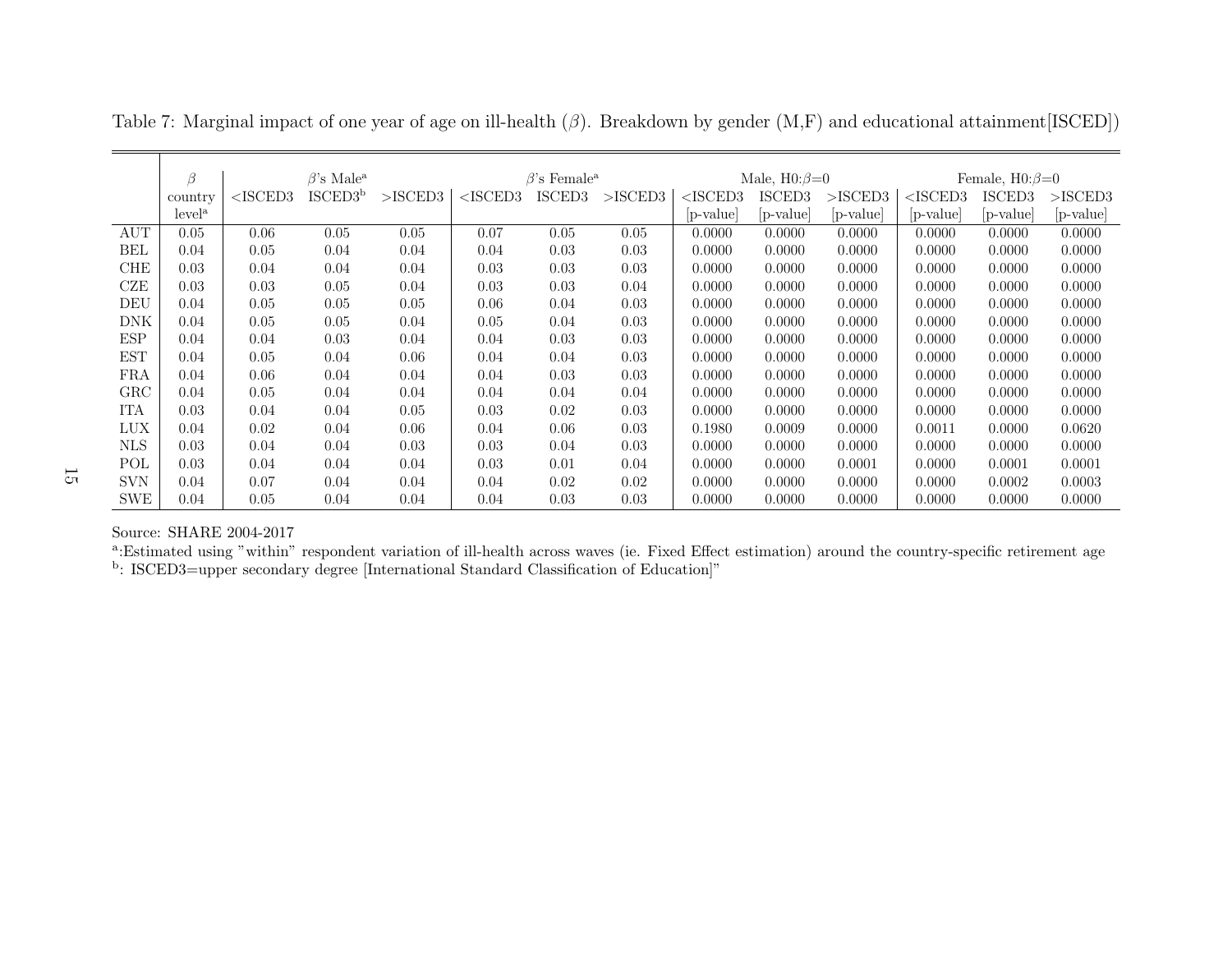#### 5.2 The limit to retirement age differentiation

In this section, we focus on what happens inside each country, and we examine what econometricians call the importance of the variance "within" sociodemographic groups. So far, inside each country, we have essentially been looking at the "between" group variance in an attempt to differentiate retirement age (i.e. introduce a certain dose of tagging Akerlof, [1978\)](#page-22-7). We have shown that (ill-)health varies significantly between groups at any given age beyond 50 (Table [6\)](#page-15-0). And we have used these differences (in combination with group-specific age/ill-health gradients) to compute differentiated retirement ages ensuring equalisation of expected ill-health across groups (Table [4\)](#page-13-0).

But his amounts to focusing on the average characterising the different sociodemographic groups, ignoring the potentially huge dispersion within each of them. The point is that we are then prone to making what Cornia and Stewart [\(1993\)](#page-22-9) calls F-mistake and E-mistake errors. The first type of errors, synonymous with "failure of treatment", correspond to individuals suffering from ill-health but who belong to the socioeconomic group that — on average — fairs relatively well and got assigned a high retirement age. The second type of errors – synonymous with "excessive" treatment, is just the symmetric case; i.e. individuals whose health is expected to be relatively bad given the socioeconomic group they belong to, and thus are allowed to retire early, but who de facto are in good shape. Note that type-E and type-F errors could easily be related to the concept of statistical discrimination. Arrow [\(1971\)](#page-22-11) and Phelps [\(1972\)](#page-23-4) explained in their seminal works that a decision maker could based his decision on average characteristics and, by doing so, some high-performing members belonging to an under-performing group are discriminated against. The same could arise in the context of differentiate retirement. In particular, frail "rich individuals risk being penalised because the social planner only considers the average health status of the rich as a group.

Figure [4](#page-18-0) illustrates, for some of the countries forming our data set, how difficult it is to avoid Type-F and Type-E errors. Both remain very frequent whatever the age band considered. There is no doubt that highly educated females are, on average, in better health than their less-educated peers. The doted line in grey is clearly located to the left of the solid line. But it is also clear that distributions overlap. There are highly-educated females with a high ill-health index (higher than the average for low-educated females). These would be denied early retirement in spite of their ill-health. Similarly, there are many low-educated women with a low ill-health index (lower than the average for highly-educated women). This hints at the possibility of many low-educated women in relatively good condition who would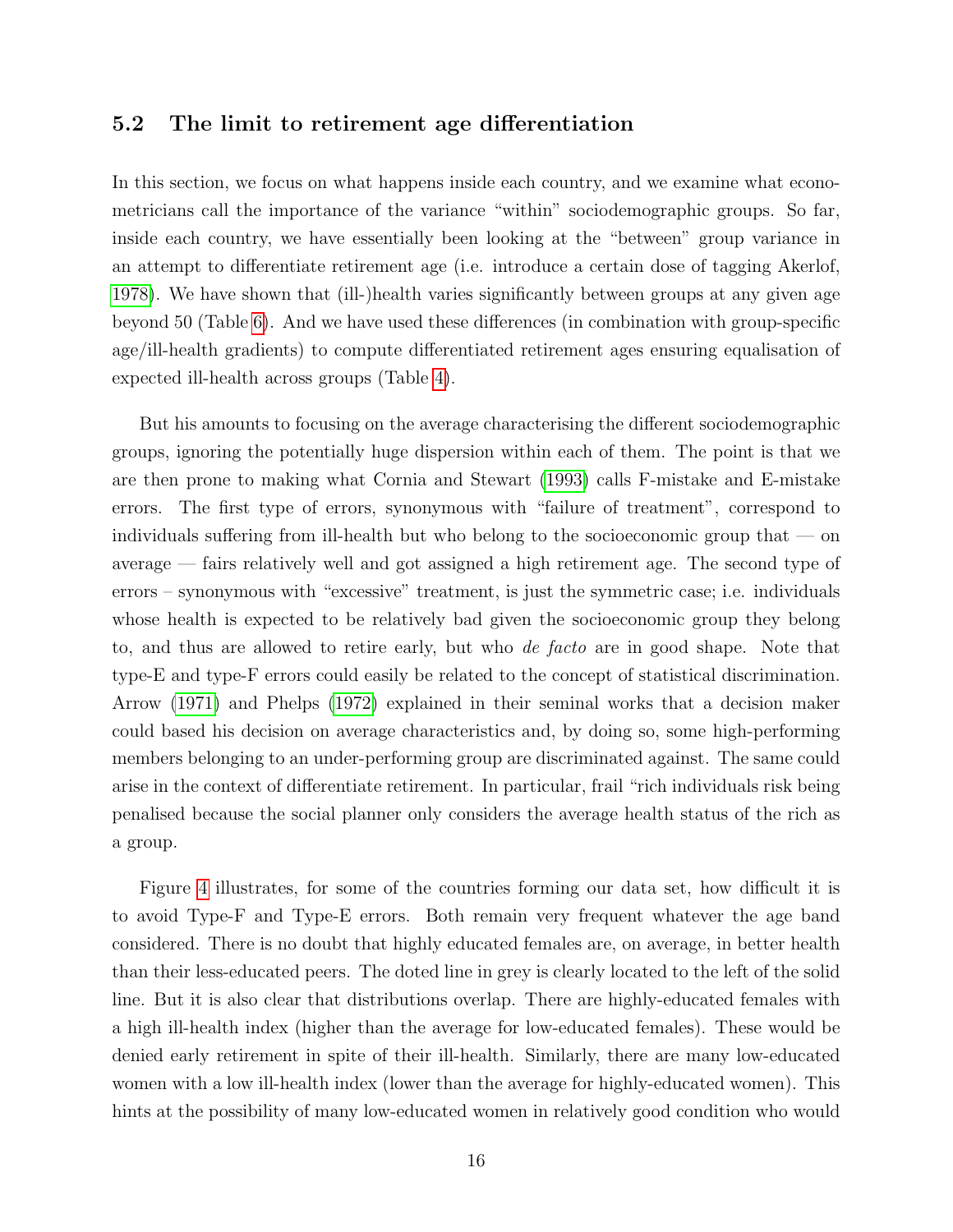(illegitimately) be granted the right to retire early due to inaccurate tagging.

One way to go beyond visual evidence is to resort to variance decomposition techniques commonly used in microeconometrics. Table [8](#page-19-0) contains the share of total country-level ill-health variance explained by the sociodemographic categories (Gender  $X \to Z$  Education) used above. As the last column suggests, that share is small, often inferior to 5%, and never larger than 9%.

<span id="page-18-0"></span>

Figure 4: The difficulty to tag (importance of type-E and type-F errors). The case of lowvs. highly-educated females aged 55-65 in Germany (DEU), France (FRA), Belgium (BEL) and Poland (POL)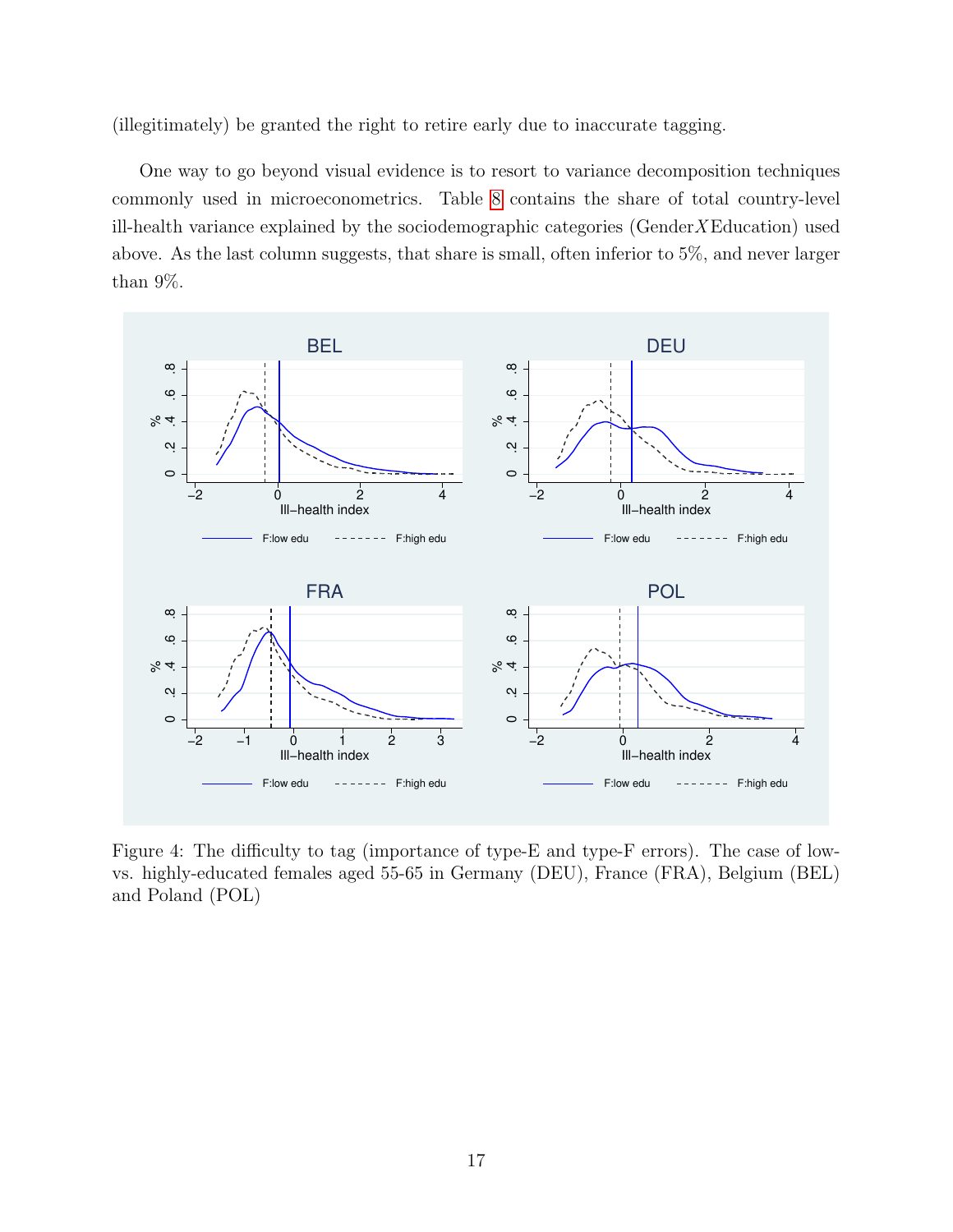<span id="page-19-0"></span>

|         |  |  |  | Table 8: Share of variance of ill-health inside countries explained by sociodemographic cat- |  |  |
|---------|--|--|--|----------------------------------------------------------------------------------------------|--|--|
| egories |  |  |  |                                                                                              |  |  |

|             | Ill-health | Variance   | Share          |
|-------------|------------|------------|----------------|
|             | index      | ill-health | а<br>explained |
| <b>AUT</b>  | $-0.24$    | 0.75       | 0.02           |
| BEL         | $-0.17$    | 0.76       | 0.03           |
| CHE         | $-0.54$    | 0.61       | 0.02           |
| CZE         | 0.03       | 0.76       | 0.09           |
| DEU         | $-0.02$    | 0.69       | 0.06           |
| DNK         | $-0.47$    | 0.88       | 0.03           |
| ESP         | $-0.10$    | 0.69       | 0.02           |
| EST         | 0.41       | 0.69       | 0.09           |
| FRA         | $-0.18$    | 0.65       | 0.02           |
| ${\rm GRC}$ | $-0.37$    | 0.69       | 0.05           |
| <b>ITA</b>  | $-0.13$    | 0.69       | 0.02           |
| LUX         | $-0.09$    | 0.80       | 0.08           |
| NLS         | $-0.24$    | 0.67       | 0.02           |
| POL         | 0.33       | 0.76       | 0.06           |
| PRT         | 0.32       | 0.64       | 0.05           |
| SVN         | $-0.04$    | 0.69       | 0.09           |
| ${\rm SWE}$ | $-0.40$    | $0.78\,$   | 0.03           |

<sup>a</sup>:Using 6 sociodemographic groups (i.e. gender  $X$  education, where education consists of 3 levels [<ISCED3, ISCED3=upper secondary degree, >ISCED3])

#### 6 Concluding Remarks

This paper has explored the idea of a differentiated retirement age policy aimed at accounting for people's health inequality when they grow older. Using European SHARE data on health and how the latter varies across countries, and within countries across sociodemographic groups, we compute the degree of retirement age differentiation that would be required to equalise (ill)-health at the moment of retirement. Such a policy would be a way to systematise earlier suggestions that pensions reforms (in particular those aimed a raising the retirement age) should make an exception for workers with demanding occupations, since health considerations may make it unreasonable to expect them to work longer. They also echo recent work on the fairness of retirement systems under unequal lifetime (Ponthiere, [2020\)](#page-23-5); health and residual life expectancy are indeed highly correlated.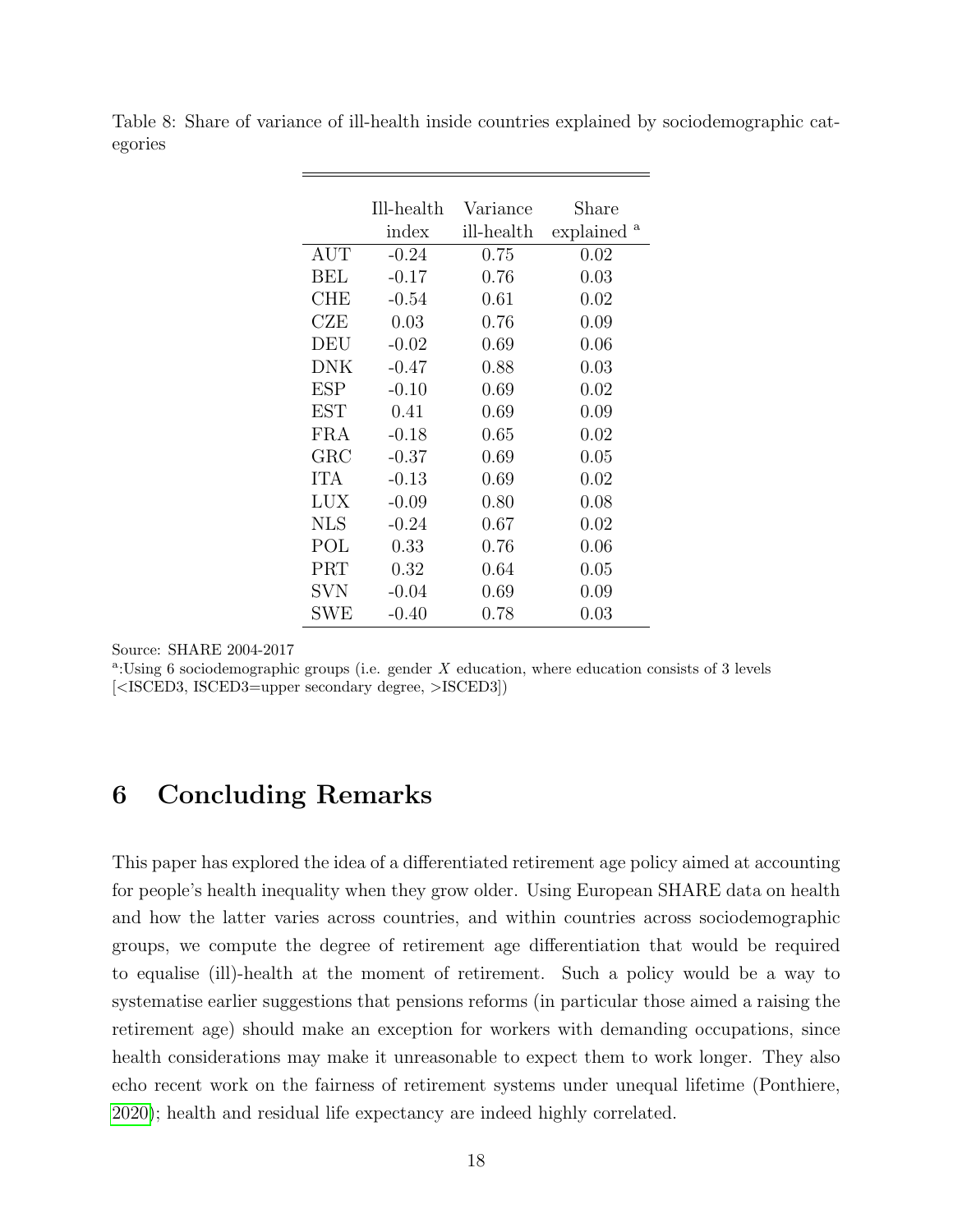Results of this paper are essentially fourfold.

First, European populations vary significantly in terms of their health around the typical retirement ages. This is true across countries (with evidence that higher GDP per capita translates into better health), but also within countries, between sociodemographic groups, with lower-educated elderly individuals being systematically less health than their more educated peers.

Second. Unsurprisingly, ageing causes a decline of health. This is true in every European country considered here and across every sociodemographic group we examined. But this almost trivial result also means that advancing (or postponing) the age or retirement is a way to equalise (expected) health at the moment of retirement.

Third, that equalisation can be achieved both across countries and inside each country, but requires extensive retirement age differentiation. To equalise expected health for the different sociodemographic groups forming their populations, most European countries would have to admit more than 10 years of difference between those with the worst vs. best health status.

Fourth, there are limitations as to what can be achieved via health-based retirement age differentiation. SHARE data clearly show that such a policy would still be prone to extensive F-mistake errors (failure of treatment i.e. retirement rights not granted to people in poor health) and E-mistake errors (excessive treatment i.e. rights granted to people in good health). And this is essentially due to the importance of what econometricians call "within" socioeconomic group variation of health status; and the fact that retirement age differentiation would, by construction, be based on "between" group statistical (thus average) differences. In Section 5.2, we show that allowing retirement age to differ across 6 groups (3 educational attainment levels X gender) would account for (at most) 9% of country-level health variance. If what matters socially is the equalisation of each individual's health upon retirement (and not just group average equalisation) then the gains that can be achieved by abandoning a uniform retirement age policy are probably limited.

Of course, other policies than retirement could be activated. And some of our results are supportive of this option. For instance, the sheer magnitude of health status differences highlighted here legitimises upstream public-health policies, or other social policies aimed at combating health inequality, already at early stages of life. Also, the importance of the unaccounted interindividual health inequalities within our retirement groups probably calls for a more individualised treatment of health differences. But, in principle, this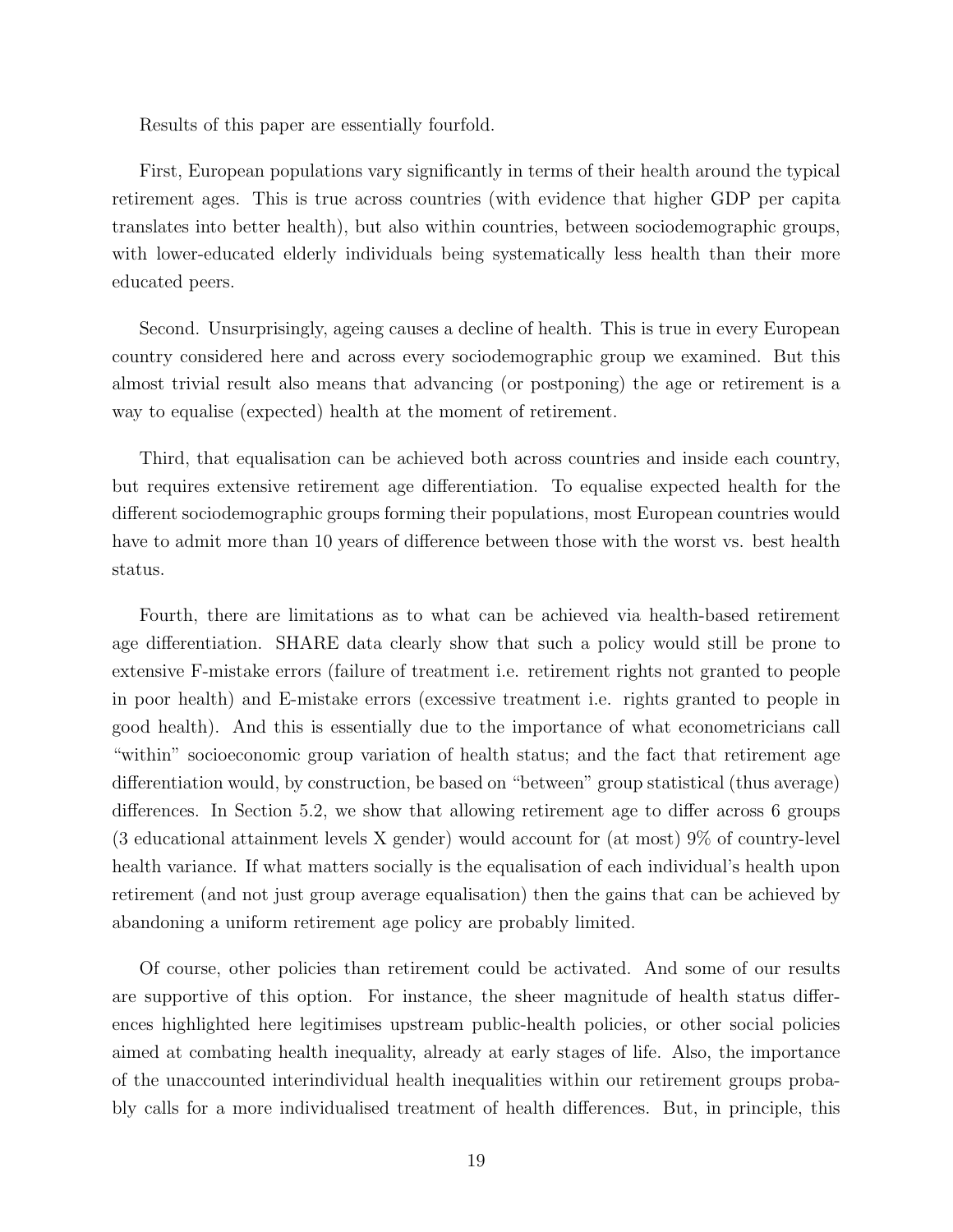is the role of disability insurance. In many countries, disability benefits are closely linked to old age pension systems. And their role is to provide "retirement" opportunities (i.e. replacement earning) to people who suffer from ill-health but aren't yet eligible for proper retirement/pension money.[6](#page-21-1) And it is also common that workers who receive disability benefits subsequently shift to the old-age pension system once they reach the official retirement age. This raises the question of which policy is best suited to account for health inequalities. Should policymakers go for i) socioeconomic, group-based differentiated retirement ages as we simulate in this paper? Or should they stick to what has been the historical norm; i.e.  $ii)$  a unique/uniform retirement age, supplemented by disability benefits conditional on individualised — but time-consuming and also error-prone (Cremer, Lozachmeur, and Pestieau,  $2007$  — assessment of health status?

#### Acknowledgement

This paper uses data from SHARE Waves  $1, 2, 3, 4, 5, 6$  and  $7$ . See Börsch-Supan et al. [\(2013\)](#page-22-12) for methodological details.

The SHARE data collection has been funded by the European Commission through FP5 (QLK6-CT-2001-00360), FP6 (SHARE-I3: RII-CT-2006-062193, COMPARE: CIT5- CT-2005-028857, SHARELIFE: CIT4-CT-2006-028812), FP7 (SHARE-PREP: GA N211909, SHARE-LEAP: GA N227822, SHARE M4: GA N261982) and Horizon 2020 (SHARE-DEV3: GA N676536, SERISS: GA N654221) and by DG Employment, Social Affairs Inclusion. Additional funding from the German Ministry of Education and Research, the Max Planck Society for the Advancement of Science, the U.S. National Institute on Aging (U01 AG09740-13S2, P01 AG005842, P01 AG08291, P30 AG12815, R21 AG025169, Y1- AG-4553-01, IAG BSR06-11, OGHA 04-064, HHSN271201300071C) and from various national funding sources is gratefully acknowledged (see www.share-project.org)

#### References

<span id="page-21-0"></span>Acemoglu, Daron, and Pascual Restrepo. 2018. Demographics and Automation. Working Paper, Working Paper Series 24421. National Bureau of Economic Research.

<span id="page-21-1"></span><sup>6</sup>There is evidence (Banks et al., [2012\)](#page-22-13) that with higher official retirement age, fewer early retirement schemes, and also stricter unemployment benefits, disability benefits have come over time to represent an important pathway to retirement.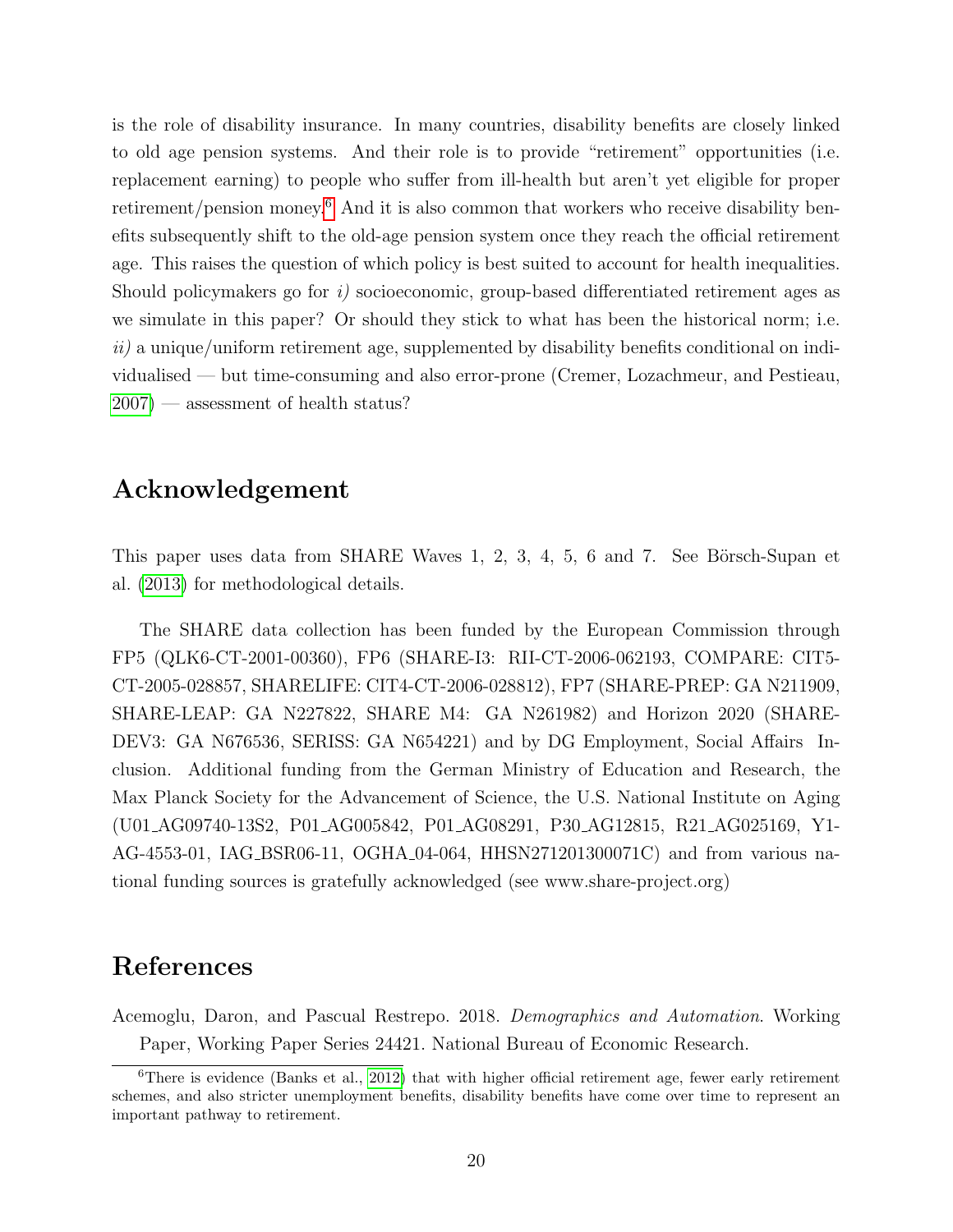- <span id="page-22-7"></span>Akerlof, George A. 1978. "The Economics of "Tagging" as Applied to the Optimal Income Tax, Welfare Programs, and Manpower Planning". The American Economic Review 68  $(1): 8-19.$
- <span id="page-22-11"></span>Arrow, Kenneth. 1971. The Theory of Discrimination. Working Papers 403. Princeton University, Department of Economics, Industrial Relations Section.
- <span id="page-22-2"></span>Atalay, Kadir, and Garry F. Barrett. 2015. "The Impact of Age Pension Eligibility Age on Retirement and Program Dependence: Evidence from an Australian Experiment". The Review of Economics and Statistics 97 (1): 71–87.
- <span id="page-22-13"></span>Banks, James, et al. 2012. "Disability, Health and Retirement in the United Kingdom". In Social Security Programs and Retirement around the World: Historical Trends in Mortality and Health, Employment, and Disability Insurance Participation, 41–77. NBER Chapters. National Bureau of Economic Research, Inc.
- <span id="page-22-12"></span>Börsch-Supan, Axel, et al. 2013. "Data Resource Profile: The Survey of Health, Ageing and Retirement in Europe (SHARE)". International Journal of Epidemiology 42 (4): 992– 1001.
- <span id="page-22-9"></span>Cornia, Giovanni Andrea, and Frances Stewart. 1993. "Two errors of targeting". Journal of International Development 5 (5): 459–496.
- <span id="page-22-3"></span>Costa, Dora L. 1998. "The Evolution of Retirement". In The Evolution of Retirement: An American Economic History, 1880-1990, 6–31. University of Chicago Press.
- <span id="page-22-8"></span>Cremer, Helmuth, Jean-Marie Lozachmeur, and Pierre Pestieau. 2007. "Disability Testing and Retirement". The B.E. Journal of Economic Analysis & Policy 7, no. 1 (): 1–34.
- <span id="page-22-4"></span>De Nardi, Mariacristina, Eric French, and John Bailey Jones. 2016. "Savings After Retirement: A Survey". *Annual Review of Economics* 8 (1): 177–204.
- <span id="page-22-5"></span>French, Eric, and John Bailey Jones. 2017. "Health, Health Insurance, and Retirement: A Survey". Annual Review of Economics 9 (1): 383-409.
- <span id="page-22-1"></span>Martins, Joaquim Oliveira, et al. 2005. The Impact of Ageing on Demand, Factor Markets and Growth. OECD Economics Department Working Papers 420. OECD Publishing.
- <span id="page-22-10"></span>OCDE. 2019. Pensions at a Glance 2019. 180.
- <span id="page-22-0"></span>Oeppen, Jim, and James W. Vaupel. 2002. "Broken Limits to Life Expectancy". Science 296  $(5570): 1029 - 1031.$
- <span id="page-22-6"></span>Pestieau, Pierre, and Maria Racionero. 2016. "Harsh occupations, life expectancy and social security". *Economic Modelling* 58 (C): 194–202.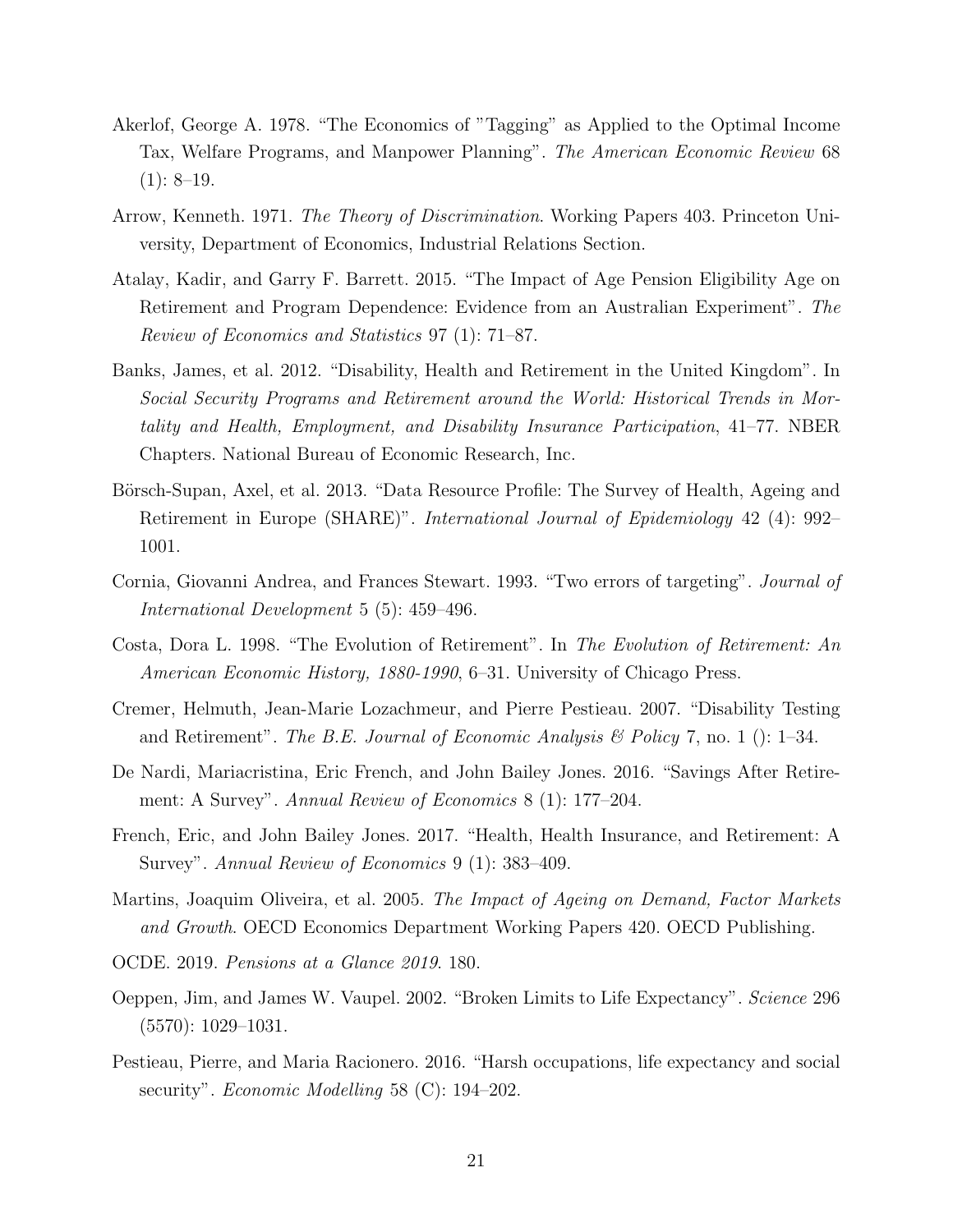- <span id="page-23-4"></span>Phelps, Edmund. 1972. "The Statistical Theory of Racism and Sexism". American Economic Review 62 (4): 659–61.
- <span id="page-23-2"></span>Pijoan-Mas, Josep, and José-Víctor Ríos-Rull. 2014. "Heterogeneity in Expected Longevities". Demography 51, no. 6 (): 2075–2102.
- <span id="page-23-5"></span>Ponthiere, Grégory. 2020. A Theory of Reverse Retirement. Erudite Working Paper 2020-01. Erudite.
- <span id="page-23-0"></span>Vandenberghe, Vincent. 2020. Ageing Calls for Shorter Full-Time Tertiary Education and Increased Continuing Education. IRES Discussion Papers 2020001. UCLouvain-IRES.
- <span id="page-23-1"></span>— . 2019. Health, Cognition and Work Capacity Beyond the Age of 50. GLO Discussion Paper Series 295. Global Labor Organization (GLO).
- <span id="page-23-3"></span>Vermeer, Niels, Mauro Mastrogiacomo, and Arthur Van Soest. 2016. "Demanding occupations and the retirement age". Labour Economics 43 (C): 159–170.